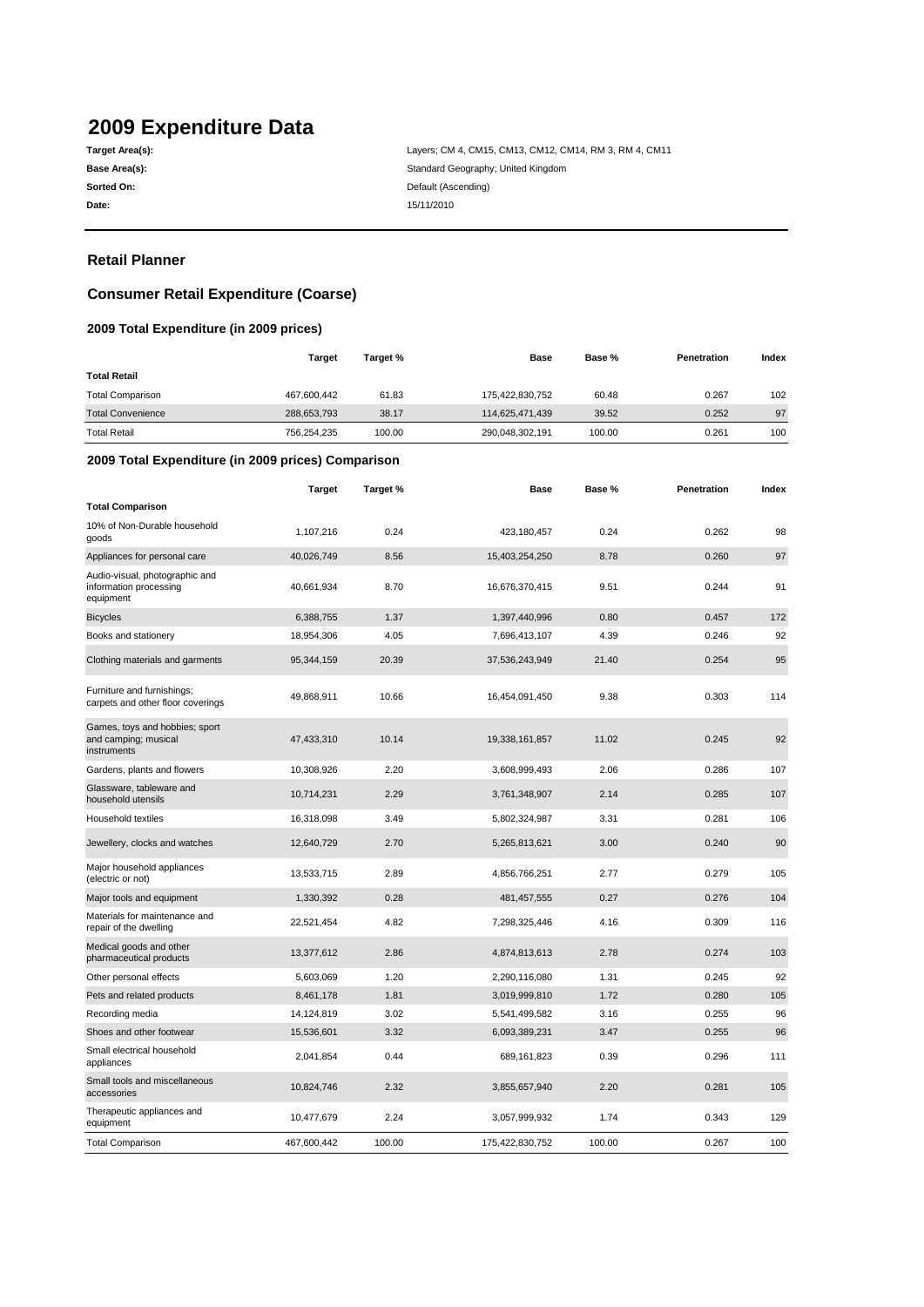### **2009 Total Expenditure (in 2009 prices) Convenience**

|                                       | Target      | Target % | Base            | Base % | Penetration | Index |
|---------------------------------------|-------------|----------|-----------------|--------|-------------|-------|
| <b>Total Convenience</b>              |             |          |                 |        |             |       |
| 90% of Non-Durable household<br>goods | 9.964.714   | 3.45     | 3.808.518.000   | 3.32   | 0.262       | 104   |
| Alcohol (off-trade)                   | 36,948,948  | 12.80    | 14,749,180,799  | 12.87  | 0.251       | 99    |
| Food and non-alcoholic<br>beverages   | 212.934.505 | 73.77    | 82.525.728.241  | 72.00  | 0.258       | 102   |
| Newspapers and periodicals            | 10,454,523  | 3.62     | 4,005,999,430   | 3.49   | 0.261       | 104   |
| Tobacco                               | 18,351,103  | 6.36     | 9,536,044,969   | 8.32   | 0.192       | 76    |
| <b>Total Convenience</b>              | 288,653,793 | 100.00   | 114,625,471,439 | 100.00 | 0.252       | 100   |

## **2009 Total Expenditure (in 2009 prices) Other Aggregations**

|                                                            | <b>Target</b> | Target % | <b>Base</b>       | Base % | Penetration | Index       |
|------------------------------------------------------------|---------------|----------|-------------------|--------|-------------|-------------|
| Core bulky goods                                           |               |          |                   |        |             |             |
| Core DIY Goods excluding<br>gardening                      | 40,770,729    | 27.15    | 13,704,044,077    | 25.54  | 0.298       | 106         |
| Gardens, plants and flowers                                | 10,308,926    | 6.87     | 3,608,999,493     | 6.73   | 0.286       | 102         |
| Other Bulky Goods                                          | 99,077,640    | 65.98    | 36, 341, 805, 437 | 67.73  | 0.273       | 97          |
| Core bulky goods                                           | 150, 157, 295 | 100.00   | 53,654,849,007    | 100.00 | 0.280       | 100         |
|                                                            | Target        | Target % | <b>Base</b>       | Base % | Penetration | Index       |
| 2009 Total Expenditure (in 2009 prices) Prescription Costs |               |          |                   |        |             |             |
| Prescription costs                                         | 27,967,082    | 0.00     | 11,548,306,328    | 0.00   | 0.242       | $\mathbf 0$ |
| 2009 Total Expenditure per HH (in 2009 prices)             |               |          |                   |        |             |             |
|                                                            | <b>Target</b> | Target % | <b>Base</b>       | Base % | Penetration | Index       |
| <b>Total Retail per HH</b>                                 |               |          |                   |        |             |             |
| Total Comparison per HH                                    | 7,267         | 61.83    | 6,602             | 60.48  | 110.068     | 102         |
| Total Convenience per HH                                   | 4,486         | 38.17    | 4,314             | 39.52  | 103.984     | 97          |
| <b>Total Retail per HH</b>                                 | 11,753        | 100.00   | 10,917            | 100.00 | 107.664     | 100         |

### **2009 Total Expenditure per HH (in 2009 prices) Comparison**

|                                                                              | <b>Target</b> | Target % | Base  | Base % | Penetration | Index |
|------------------------------------------------------------------------------|---------------|----------|-------|--------|-------------|-------|
| <b>Total Comparison per HH</b>                                               |               |          |       |        |             |       |
| 10% of Non-Durable household<br>goods per HH                                 | 17            | 0.24     | 16    | 0.24   | 108.038     | 98    |
| Appliances for personal care per<br>HH                                       | 622           | 8.56     | 580   | 8.78   | 107.302     | 97    |
| Audio-visual, photographic and<br>information processing<br>equipment per HH | 632           | 8.70     | 628   | 9.51   | 100.683     | 91    |
| Bicycles per HH                                                              | 99            | 1.37     | 53    | 0.80   | 188.779     | 172   |
| Books and stationery per HH                                                  | 295           | 4.05     | 290   | 4.39   | 101.693     | 92    |
| Clothing materials and garments<br>per HH                                    | 1,482         | 20.39    | 1,413 | 21.40  | 104.885     | 95    |
| Furniture and furnishings;<br>carpets and other floor coverings<br>per HH    | 775           | 10.66    | 619   | 9.38   | 125.149     | 114   |
| Games, toys and hobbies; sport<br>and camping; musical<br>instruments per HH | 737           | 10.14    | 728   | 11.02  | 101.284     | 92    |
| Gardens, plants and flowers per<br>HH                                        | 160           | 2.20     | 136   | 2.06   | 117.950     | 107   |
| Glassware, tableware and<br>household utensils per HH                        | 167           | 2.29     | 142   | 2.14   | 117.622     | 107   |
| Household textiles per HH                                                    | 254           | 3.49     | 218   | 3.31   | 116.128     | 106   |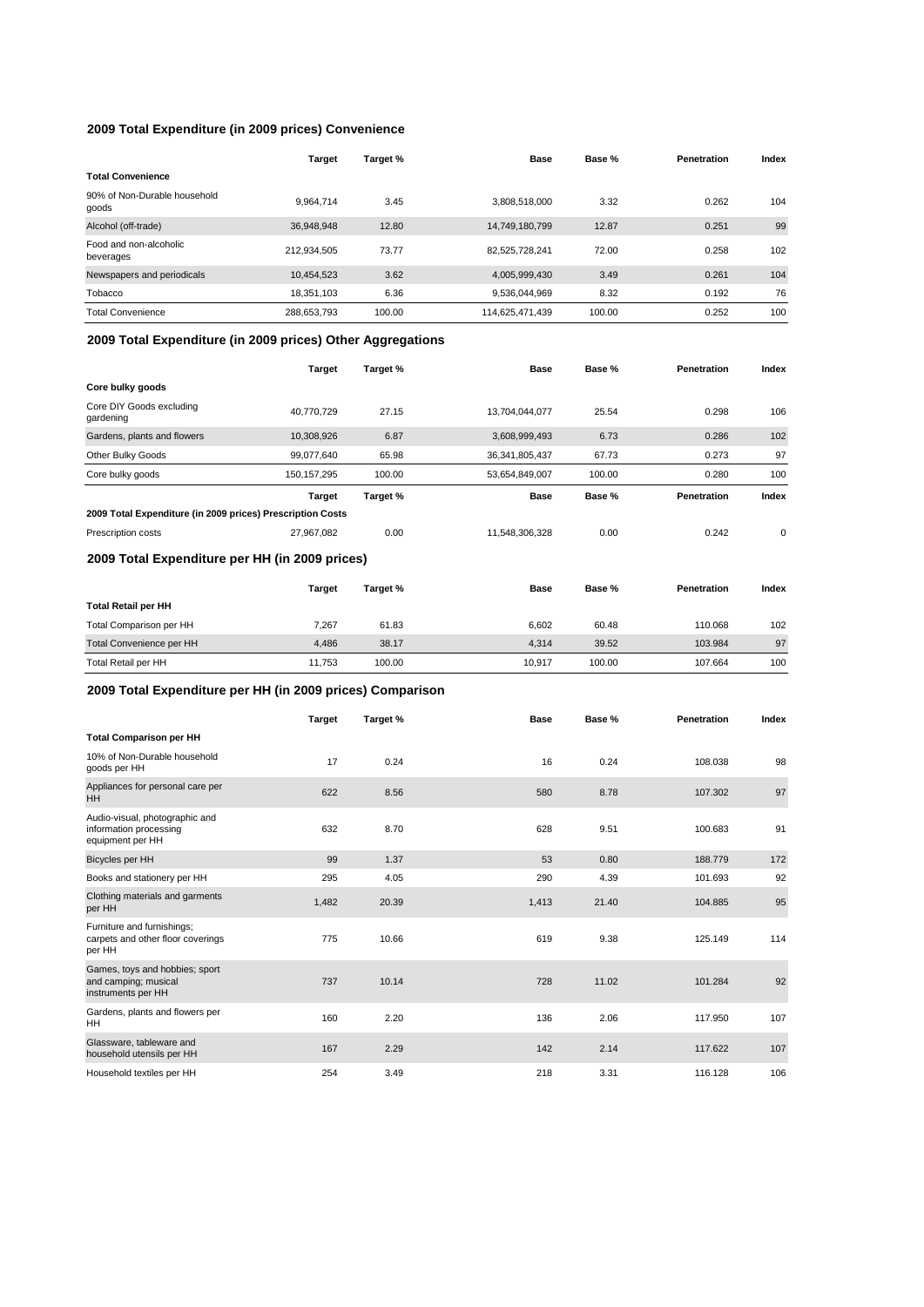| per HH                                                         | 196   | 2.70   | 198   | 3.00   | 99.124  | 90  |
|----------------------------------------------------------------|-------|--------|-------|--------|---------|-----|
| Major household appliances<br>(electric or not) per HH         | 210   | 2.89   | 183   | 2.77   | 115.064 | 105 |
| Major tools and equipment per<br><b>HH</b>                     | 21    | 0.28   | 18    | 0.27   | 114.102 | 104 |
| Materials for maintenance and<br>repair of the dwelling per HH | 350   | 4.82   | 275   | 4.16   | 127.422 | 116 |
| Medical goods and other<br>pharmaceutical products per HH      | 208   | 2.86   | 183   | 2.78   | 113.316 | 103 |
| Other personal effects per HH                                  | 87    | 1.20   | 86    | 1.31   | 101.028 | 92  |
| Pets and related products per<br><b>HH</b>                     | 132   | 1.81   | 114   | 1.72   | 115.690 | 105 |
| Recording media per HH                                         | 220   | 3.02   | 209   | 3.16   | 105.251 | 96  |
| Shoes and other footwear per<br><b>HH</b>                      | 241   | 3.32   | 229   | 3.47   | 105.285 | 96  |
| Small electrical household<br>appliances per HH                | 32    | 0.44   | 26    | 0.39   | 122.342 | 111 |
| Small tools and miscellaneous<br>accessories per HH            | 168   | 2.32   | 145   | 2.20   | 115.929 | 105 |
| Therapeutic appliances and<br>equipment per HH                 | 163   | 2.24   | 115   | 1.74   | 141.481 | 129 |
| Total Comparison per HH                                        | 7,267 | 100.00 | 6,602 | 100.00 | 110.068 | 100 |

### **2009 Total Expenditure per HH (in 2009 prices) Convenience**

|                                              | <b>Target</b> | Target % | Base  | Base % | Penetration | Index |
|----------------------------------------------|---------------|----------|-------|--------|-------------|-------|
| <b>Total Convenience per HH</b>              |               |          |       |        |             |       |
| 90% of Non-Durable household<br>goods per HH | 155           | 3.45     | 143   | 3.32   | 108.039     | 104   |
| Alcohol (off-trade) per HH                   | 574           | 12.80    | 555   | 12.87  | 103.444     | 99    |
| Food and non-alcoholic<br>beverages per HH   | 3.309         | 73.77    | 3.106 | 72.00  | 106.544     | 102   |
| Newspapers and periodicals per<br><b>HH</b>  | 162           | 3.62     | 151   | 3.49   | 107.762     | 104   |
| Tobacco per HH                               | 285           | 6.36     | 359   | 8.32   | 79.463      | 76    |
| Total Convenience per HH                     | 4,486         | 100.00   | 4.314 | 100.00 | 103.984     | 100   |

### **2009 Total Expenditure per HH (in 2009 prices) Other Aggregations**

|                                                                   | Target | Target % | <b>Base</b> | Base % | Penetration | Index |
|-------------------------------------------------------------------|--------|----------|-------------|--------|-------------|-------|
| Core bulky goods per HH                                           |        |          |             |        |             |       |
| Core DIY Goods excluding<br>gardening per HH                      | 634    | 27.15    | 516         | 25.54  | 122.849     | 106   |
| Gardens, plants and flowers per<br><b>HH</b>                      | 160    | 6.87     | 136         | 6.73   | 117.950     | 102   |
| Other Bulky Goods per HH                                          | 1,540  | 65.98    | 1,368       | 67.73  | 112.575     | 97    |
| Core bulky goods per HH                                           | 2,334  | 100.00   | 2,019       | 100.00 | 115,560     | 100   |
|                                                                   | Target | Target % | <b>Base</b> | Base % | Penetration | Index |
| 2009 Total Expenditure per HH (in 2009 prices) Prescription Costs |        |          |             |        |             |       |
| Prescription costs per HH                                         | 435    | 0.00     | 435         | 0.00   | 100.000     | 0     |
| 2009 Total Expenditure per Person (in 2009 prices)                |        |          |             |        |             |       |
|                                                                   | Target | Target % | <b>Base</b> | Base % | Penetration | Index |
| <b>Total Retail per Person</b>                                    |        |          |             |        |             |       |
| Total Comparison per Person                                       | 3,106  | 61.83    | 2,836       | 60.48  | 109.514     | 102   |
| Total Convenience per Person                                      | 1,917  | 38.17    | 1,853       | 39.52  | 103.461     | 97    |
| <b>Total Retail per Person</b>                                    | 5,023  | 100.00   | 4,689       | 100.00 | 107.122     | 100   |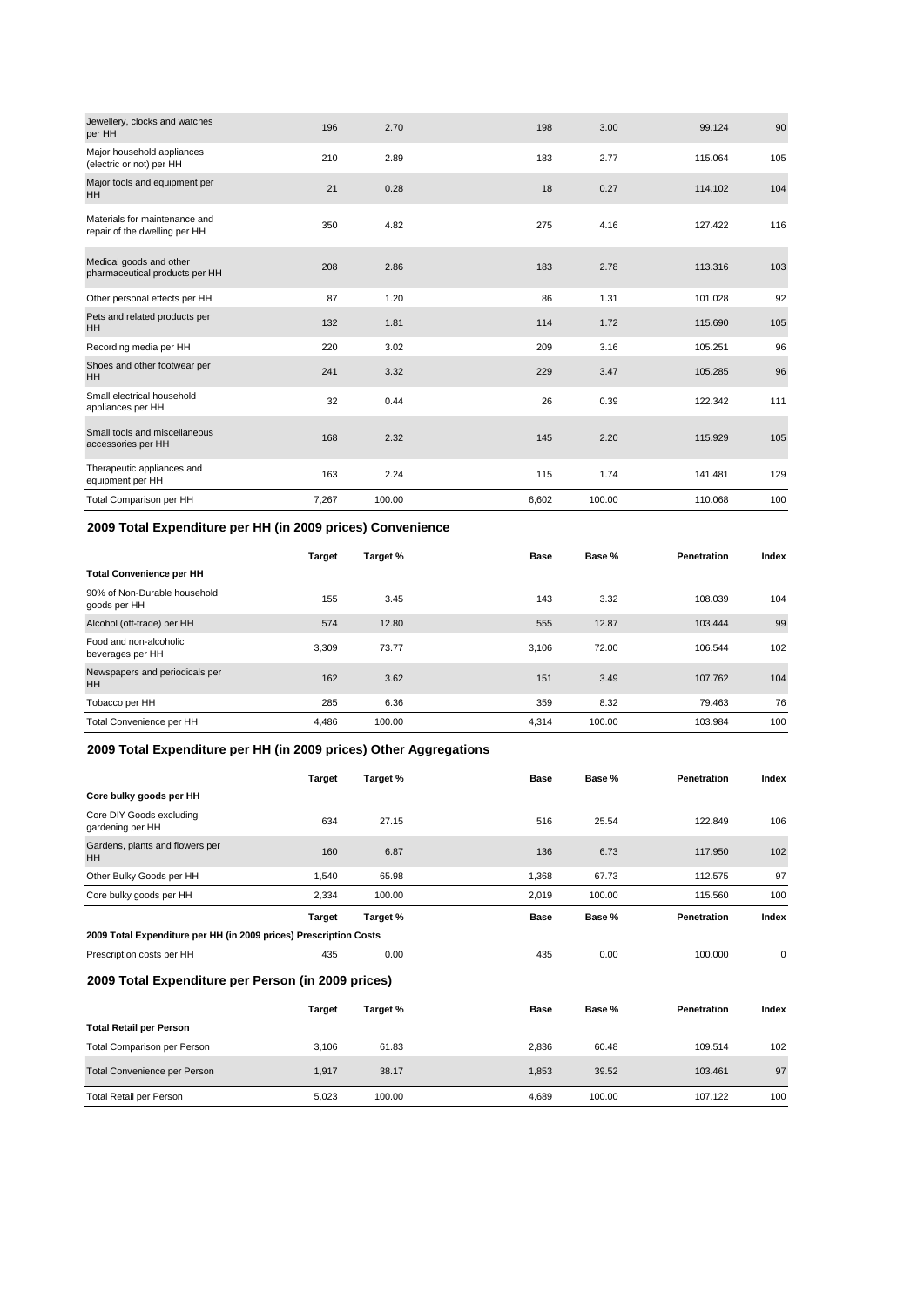### **2009 Total Expenditure per Person (in 2009 prices) Comparison**

|                                                                                  | <b>Target</b>    | Target % | <b>Base</b>    | Base % | Penetration | Index |
|----------------------------------------------------------------------------------|------------------|----------|----------------|--------|-------------|-------|
| <b>Total Comparison per Person</b>                                               |                  |          |                |        |             |       |
| 10% of Non-Durable household<br>goods per Person                                 | $\overline{7}$   | 0.24     | $\overline{7}$ | 0.24   | 107.495     | 98    |
| Appliances for personal care per<br>Person                                       | 266              | 8.56     | 249            | 8.78   | 106.763     | 97    |
| Audio-visual, photographic and<br>information processing<br>equipment per Person | 270              | 8.70     | 270            | 9.51   | 100.177     | 91    |
| <b>Bicycles per Person</b>                                                       | 42               | 1.37     | 23             | 0.80   | 187.830     | 172   |
| Books and stationery per Person                                                  | 126              | 4.05     | 124            | 4.39   | 101.182     | 92    |
| Clothing materials and garments<br>per Person                                    | 633              | 20.39    | 607            | 21.40  | 104.358     | 95    |
| Furniture and furnishings;<br>carpets and other floor coverings<br>per Person    | 331              | 10.66    | 266            | 9.38   | 124.520     | 114   |
| Games, toys and hobbies; sport<br>and camping; musical<br>instruments per Person | 315              | 10.14    | 313            | 11.02  | 100.774     | 92    |
| Gardens, plants and flowers per<br>Person                                        | 68               | 2.20     | 58             | 2.06   | 117.357     | 107   |
| Glassware, tableware and<br>household utensils per Person                        | 71               | 2.29     | 61             | 2.14   | 117.031     | 107   |
| Household textiles per Person                                                    | 108              | 3.49     | 94             | 3.31   | 115.545     | 106   |
| Jewellery, clocks and watches<br>per Person                                      | 84               | 2.70     | 85             | 3.00   | 98.625      | 90    |
| Major household appliances<br>(electric or not) per Person                       | 90               | 2.89     | 79             | 2.77   | 114.486     | 105   |
| Major tools and equipment per<br>Person                                          | $\boldsymbol{9}$ | 0.28     | 8              | 0.27   | 113.528     | 104   |
| Materials for maintenance and<br>repair of the dwelling per Person               | 150              | 4.82     | 118            | 4.16   | 126.781     | 116   |
| Medical goods and other<br>pharmaceutical products per<br>Person                 | 89               | 2.86     | 79             | 2.78   | 112.746     | 103   |
| Other personal effects per<br>Person                                             | 37               | 1.20     | 37             | 1.31   | 100.520     | 92    |
| Pets and related products per<br>Person                                          | 56               | 1.81     | 49             | 1.72   | 115.108     | 105   |
| Recording media per Person                                                       | 94               | 3.02     | 90             | 3.16   | 104.722     | 96    |
| Shoes and other footwear per<br>Person                                           | 103              | 3.32     | 99             | 3.47   | 104.756     | 96    |
| Small electrical household<br>appliances per Person                              | 14               | 0.44     | 11             | 0.39   | 121.727     | 111   |
| Small tools and miscellaneous<br>accessories per Person                          | 72               | 2.32     | 62             | 2.20   | 115.346     | 105   |
| Therapeutic appliances and<br>equipment per Person                               | 70               | 2.24     | 49             | 1.74   | 140.770     | 129   |
| Total Comparison per Person                                                      | 3,106            | 100.00   | 2,836          | 100.00 | 109.514     | 100   |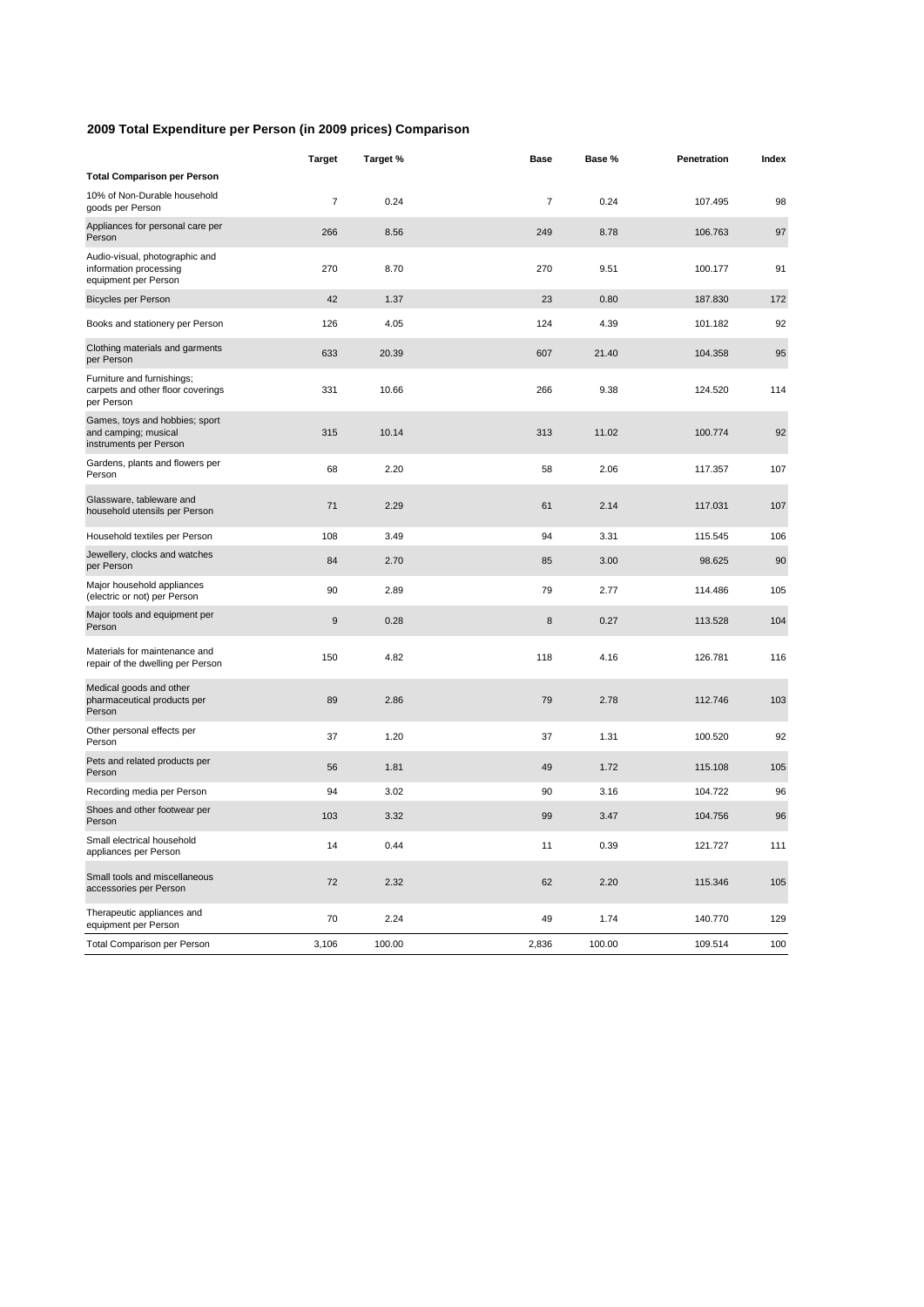### **2009 Total Expenditure per Person (in 2009 prices) Convenience**

|                                                  | Target | Target % | Base  | Base % | Penetration | Index |
|--------------------------------------------------|--------|----------|-------|--------|-------------|-------|
| <b>Total Convenience per Person</b>              |        |          |       |        |             |       |
| 90% of Non-Durable household<br>goods per Person | 66     | 3.45     | 62    | 3.32   | 107.496     | 104   |
| Alcohol (off-trade) per Person                   | 245    | 12.80    | 238   | 12.87  | 102.924     | 99    |
| Food and non-alcoholic<br>beverages per Person   | 1.414  | 73.77    | 1.334 | 72.00  | 106.008     | 102   |
| Newspapers and periodicals per<br>Person         | 69     | 3.62     | 65    | 3.49   | 107.220     | 104   |
| Tobacco per Person                               | 122    | 6.36     | 154   | 8.32   | 79.064      | 76    |
| Total Convenience per Person                     | 1,917  | 100.00   | 1,853 | 100.00 | 103.461     | 100   |

#### **2009 Total Expenditure per Person (in 2009 prices) Other Aggregations**

|                                                                       | <b>Target</b> | Target % | <b>Base</b> | Base % | Penetration | Index       |
|-----------------------------------------------------------------------|---------------|----------|-------------|--------|-------------|-------------|
| Core bulky goods per Person                                           |               |          |             |        |             |             |
| Core DIY Goods excluding<br>gardening per Person                      | 271           | 27.15    | 222         | 25.54  | 122.231     | 106         |
| Gardens, plants and flowers per<br>Person                             | 68            | 6.87     | 58          | 6.73   | 117.357     | 102         |
| Other Bulky Goods per Person                                          | 658           | 65.98    | 587         | 67.73  | 112.009     | 97          |
| Core bulky goods per Person                                           | 997           | 100.00   | 867         | 100.00 | 114.979     | 100         |
|                                                                       | <b>Target</b> | Target % | Base        | Base % | Penetration | Index       |
| 2009 Total Expenditure per Person (in 2009 prices) Prescription Costs |               |          |             |        |             |             |
| Prescription costs per Person                                         | 186           | 0.00     | 187         | 0.00   | 99.497      | $\mathbf 0$ |

### **Consumer Retail Expenditure (Fine)**

### **2009 Total Expenditure (in 2009 prices)**

|                                   | <b>Target</b> | Target % | <b>Base</b>     | Base % | Penetration | Index |
|-----------------------------------|---------------|----------|-----------------|--------|-------------|-------|
| <b>Total Retail</b>               |               |          |                 |        |             |       |
| <b>Total Comparison</b>           | 467,600,442   | 61.83    | 175,422,830,752 | 60.48  | 0.267       | 102   |
| <b>Total Convenience</b>          | 288,653,793   | 38.17    | 114,625,471,439 | 39.52  | 0.252       | 97    |
| <b>Total Retail</b>               | 756,254,235   | 100.00   | 290,048,302,191 | 100.00 | 0.261       | 100   |
| Alcohol (off trade)               |               |          |                 |        |             |       |
|                                   | Target        | Target % | <b>Base</b>     | Base % | Penetration | Index |
| Alcohol (off-trade)               |               |          |                 |        |             |       |
| Beer (off trade)                  | 7,715,903     | 20.88    | 3,668,545,145   | 24.87  | 0.210       | 84    |
| Spirits (off trade)               | 9,231,739     | 24.99    | 4,011,545,148   | 27.20  | 0.230       | 92    |
| Wine, cider and perry (off trade) | 20,001,306    | 54.13    | 7,069,090,506   | 47.93  | 0.283       | 113   |
| Alcohol (off-trade)               | 36,948,948    | 100.00   | 14,749,180,799  | 100.00 | 0.251       | 100   |
| appliances for personal care      |               |          |                 |        |             |       |
|                                   | <b>Target</b> | Target % | <b>Base</b>     | Base % | Penetration | Index |

| Appliances for personal care                              |            |        |                |        |       |     |
|-----------------------------------------------------------|------------|--------|----------------|--------|-------|-----|
| Electric appliances for personal<br>care                  | 2.684.108  | 6.71   | 1.085.296.829  | 7.05   | 0.247 | 95  |
| Other appliances, articles and<br>prods for personal care | 37.342.641 | 93.29  | 14.317.957.421 | 92.95  | 0.261 | 100 |
| Appliances for personal care                              | 40,026,749 | 100.00 | 15,403,254,250 | 100.00 | 0.260 | 100 |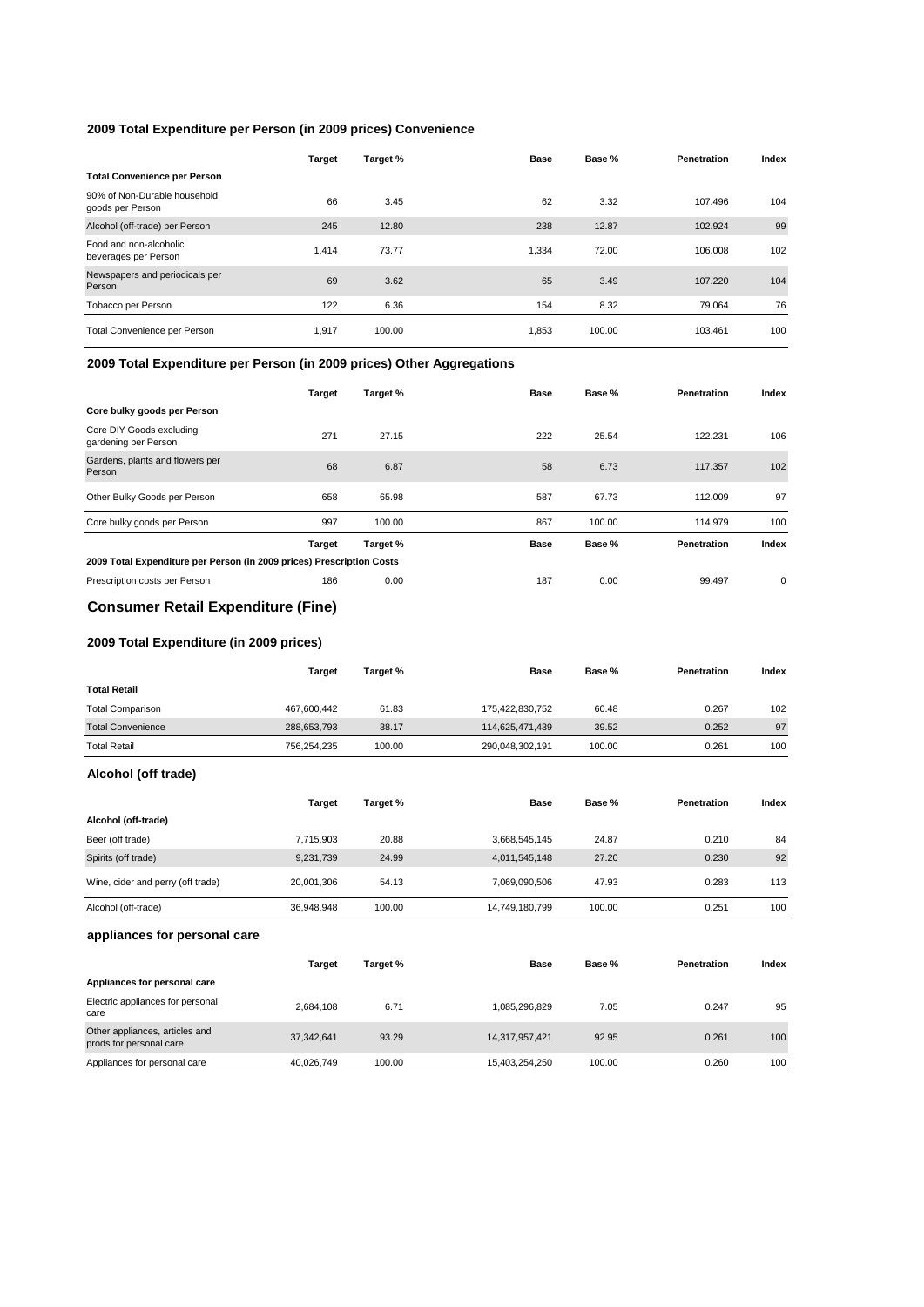### **Audio-visual, photographic and information processing equipment**

|                                                                       | Target        | Target % | <b>Base</b>    | Base % | Penetration | Index |
|-----------------------------------------------------------------------|---------------|----------|----------------|--------|-------------|-------|
| Audio-visual, photographic and information processing equipment       |               |          |                |        |             |       |
| Eqpt fr recptn, recrding and<br>reprdtn of sound and pics             | 12,384,111    | 30.46    | 5,281,315,421  | 31.67  | 0.235       | 96    |
| Information processing<br>equipment                                   | 11,927,300    | 29.33    | 5,829,958,950  | 34.96  | 0.205       | 84    |
| Photographic and cine eqpt and<br>optical instruments                 | 13,454,208    | 33.09    | 4,526,557,231  | 27.14  | 0.297       | 122   |
| Telephone and telefax<br>equipment                                    | 2,896,316     | 7.12     | 1,038,538,813  | 6.23   | 0.279       | 114   |
| Audio-visual, photographic and<br>information processing<br>equipment | 40,661,934    | 100.00   | 16,676,370,415 | 100.00 | 0.244       | 100   |
| <b>Bicycles</b>                                                       | Target        | Target % | <b>Base</b>    | Base % | Penetration | Index |
| <b>Bicycles</b>                                                       | 6,388,755     | 0.00     | 1,397,440,996  | 0.00   | 0.457       | 0     |
| <b>Books and Stationery</b>                                           |               |          |                |        |             |       |
|                                                                       | <b>Target</b> | Target % | <b>Base</b>    | Base % | Penetration | Index |
| <b>Books and stationery</b>                                           |               |          |                |        |             |       |
| <b>Books</b>                                                          | 7,410,185     | 39.10    | 3,120,899,901  | 40.55  | 0.237       | 96    |
| Stationery and drawing materials<br>and misc. printed matter          | 11,544,120    | 60.91    | 4,575,513,206  | 59.45  | 0.252       | 102   |
| Books and stationery                                                  | 18,954,306    | 100.00   | 7,696,413,107  | 100.00 | 0.246       | 100   |
| <b>Clothing materials and garments</b>                                |               |          |                |        |             |       |
|                                                                       | <b>Target</b> | Target % | Base           | Base % | Penetration | Index |
| <b>Clothing materials and garments</b>                                |               |          |                |        |             |       |
| Clothing materials                                                    | 998,209       | 1.05     | 582,494,737    | 1.55   | 0.171       | 67    |
| Garments                                                              | 88,868,992    | 93.21    | 34,910,336,318 | 93.00  | 0.255       | 100   |
| Other articles of clothing and<br>clothing accessories                | 5,476,958     | 5.74     | 2,043,412,894  | 5.44   | 0.268       | 106   |
| Clothing materials and garments                                       | 95,344,159    | 100.00   | 37,536,243,949 | 100.00 | 0.254       | 100   |
| Food and non-alcoholic beverages                                      |               |          |                |        |             |       |
|                                                                       | Target        | Target % | Base           | Base % | Penetration | Index |
| Food and non-alcoholic beverages                                      |               |          |                |        |             |       |
| Bread and cereals                                                     | 29,658,722    | 13.93    | 11,784,586,107 | 14.28  | 0.252       | 98    |
| Coffee, tea and cocoa                                                 | 6,665,769     | 3.13     | 2,646,709,925  | 3.21   | 0.252       | 98    |
| Fish                                                                  | 8,695,150     | 4.08     | 3,025,518,316  | 3.67   | 0.287       | 111   |
| Fruit                                                                 | 21,027,490    | 9.88     | 7,459,449,621  | 9.04   | 0.282       | 109   |
| Fruit and vegetables; juices and<br>other soft drinks                 | 17,924,738    | 8.42     | 7,247,791,891  | 8.78   | 0.247       | 96    |
| Meat                                                                  | 40,609,043    | 19.07    | 16,037,520,055 | 19.43  | 0.253       | 98    |
| Milk, cheese and eggs                                                 | 27,827,358    | 13.07    | 10,844,983,717 | 13.14  | 0.257       | 99    |
| Oils and fats                                                         | 3,807,354     | 1.79     | 1,483,582,036  | 1.80   | 0.257       | 99    |
| Other food                                                            | 5,386,387     | 2.53     | 2,165,040,815  | 2.62   | 0.249       | 96    |
| Sugar, confectionery and ice<br>cream                                 | 21,761,273    | 10.22    | 8,538,509,186  | 10.35  | 0.255       | 99    |
| Vegetables                                                            | 29,571,222    | 13.89    | 11,292,036,572 | 13.68  | 0.262       | 101   |
| Food and non-alcoholic<br>beverages                                   | 212,934,505   | 100.00   | 82,525,728,241 | 100.00 | 0.258       | 100   |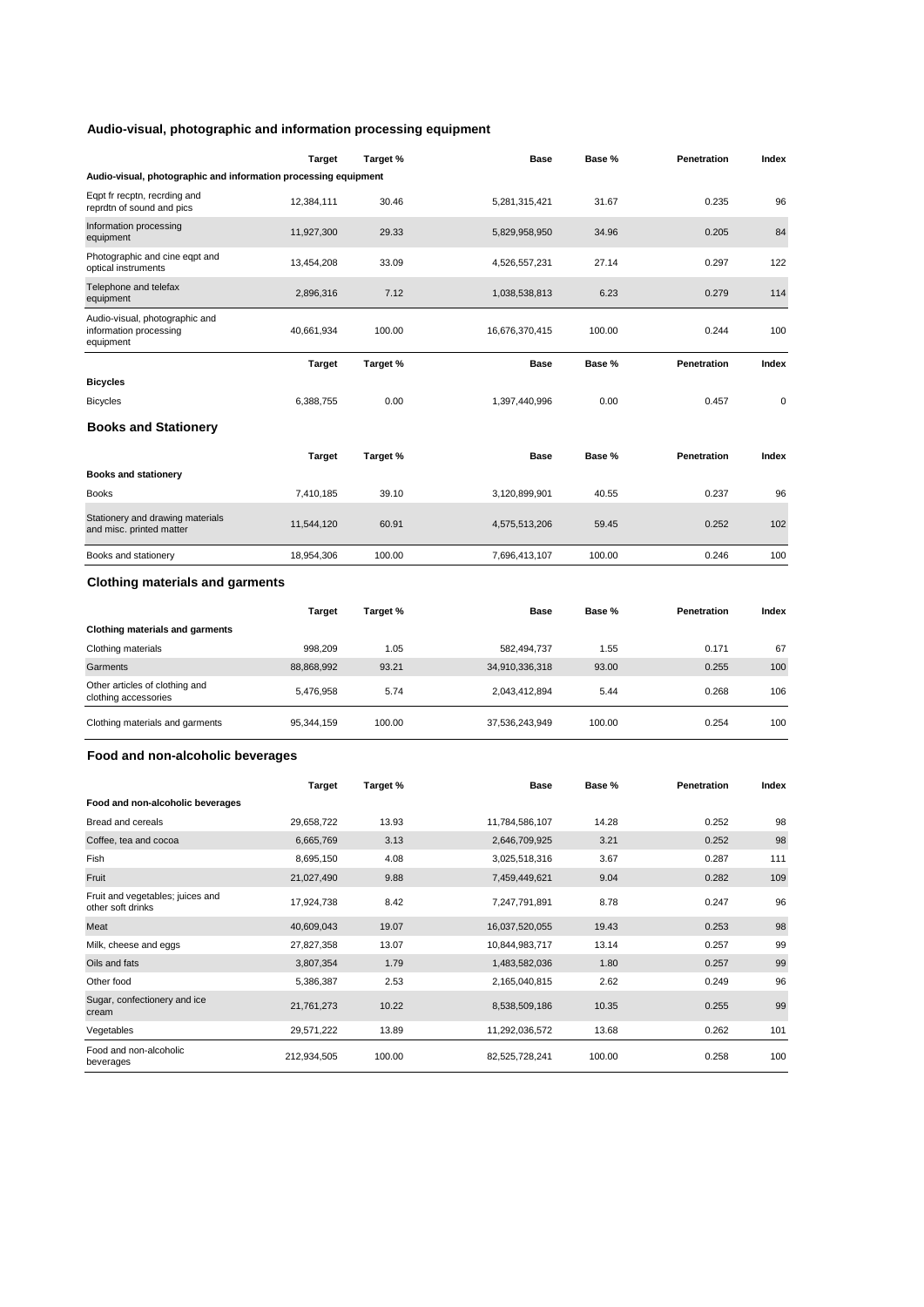### **Furniture and Furnishings**

|                                                                 | <b>Target</b> | Target % | <b>Base</b>    | Base % | Penetration | Index |  |  |
|-----------------------------------------------------------------|---------------|----------|----------------|--------|-------------|-------|--|--|
| Furniture and furnishings; carpets and other floor coverings    |               |          |                |        |             |       |  |  |
| Carpets and other floor<br>coverings                            | 10.648.281    | 21.35    | 3,920,056,639  | 23.82  | 0.272       | 90    |  |  |
| Furniture and furnishings                                       | 39,220,631    | 78.65    | 12,534,034,811 | 76.18  | 0.313       | 103   |  |  |
| Furniture and furnishings;<br>carpets and other floor coverings | 49,868,911    | 100.00   | 16.454.091.450 | 100.00 | 0.303       | 100   |  |  |

### **Games, toys and hobbies; sport and camping; music instruments**

|                                                                       | <b>Target</b> | Target % | <b>Base</b>    | Base % | Penetration | Index       |
|-----------------------------------------------------------------------|---------------|----------|----------------|--------|-------------|-------------|
| Games, toys and hobbies; sport and camping; musical instruments       |               |          |                |        |             |             |
| Equipment for sport camping<br>and open-air recreation                | 7,691,663     | 16.22    | 2,504,674,752  | 12.95  | 0.307       | 125         |
| Games toys and hobbies                                                | 39,208,099    | 82.66    | 16,630,998,697 | 86.00  | 0.236       | 96          |
| Musical instrumnts and maj<br>durables fr indoor recrtn               | 533,547       | 1.12     | 202,488,408    | 1.05   | 0.264       | 107         |
| Games, toys and hobbies; sport<br>and camping; musical<br>instruments | 47,433,310    | 100.00   | 19,338,161,857 | 100.00 | 0.245       | 100         |
|                                                                       | <b>Target</b> | Target % | Base           | Base % | Penetration | Index       |
| Gardens, plants and flowers                                           |               |          |                |        |             |             |
| Gardens, plants and flowers                                           | 10,308,926    | 0.00     | 3,608,999,493  | 0.00   | 0.286       | $\mathbf 0$ |
|                                                                       | <b>Target</b> | Target % | Base           | Base % | Penetration | Index       |
| Glassware, tableware and household utensils                           |               |          |                |        |             |             |
| Glassware, tableware and<br>household utensils                        | 10,714,231    | 0.00     | 3,761,348,907  | 0.00   | 0.285       | 0           |
|                                                                       | Target        | Target % | Base           | Base % | Penetration | Index       |
| <b>Household textiles</b>                                             |               |          |                |        |             |             |
| Household textiles                                                    | 16,318,098    | 0.00     | 5,802,324,987  | 0.00   | 0.281       | 0           |
|                                                                       | <b>Target</b> | Target % | <b>Base</b>    | Base % | Penetration | Index       |
| Jewellery, clocks and watches                                         |               |          |                |        |             |             |
| Jewellery, clocks and watches                                         | 12,640,729    | 0.00     | 5,265,813,621  | 0.00   | 0.240       | 0           |
|                                                                       | <b>Target</b> | Target % | <b>Base</b>    | Base % | Penetration | Index       |
| Major household appliances                                            |               |          |                |        |             |             |
| Major household appliances<br>(electric or not)                       | 13,533,715    | 0.00     | 4,856,766,251  | 0.00   | 0.279       | 0           |
|                                                                       | Target        | Target % | Base           | Base % | Penetration | Index       |
| Major tools and equipment                                             |               |          |                |        |             |             |
| Major tools and equipment                                             | 1,330,392     | 0.00     | 481,457,555    | 0.00   | 0.276       | $\mathbf 0$ |
|                                                                       | <b>Target</b> | Target % | Base           | Base % | Penetration | Index       |
| Materials for maintenance and repair of the dwelling (Retail)         |               |          |                |        |             |             |
| Materials for maintenance and<br>repair of the dwelling               | 22,521,454    | 0.00     | 7,298,325,446  | 0.00   | 0.309       | $\mathbf 0$ |
| Medical goods and other pharmaceutical products                       |               |          |                |        |             |             |
|                                                                       | Target        | Target % | Base           | Base % | Penetration | Index       |
| Medical goods and other pharmaceutical products                       |               |          |                |        |             |             |
| Other medical products                                                | 1,528,211     | 11.42    | 556,100,031    | 11.41  | 0.275       | 100         |
| Pharmaceutical products                                               | 11,849,400    | 88.58    | 4,318,713,582  | 88.59  | 0.274       | 100         |
| Medical goods and other<br>pharmaceutical products                    | 13,377,612    | 100.00   | 4,874,813,613  | 100.00 | 0.274       | 100         |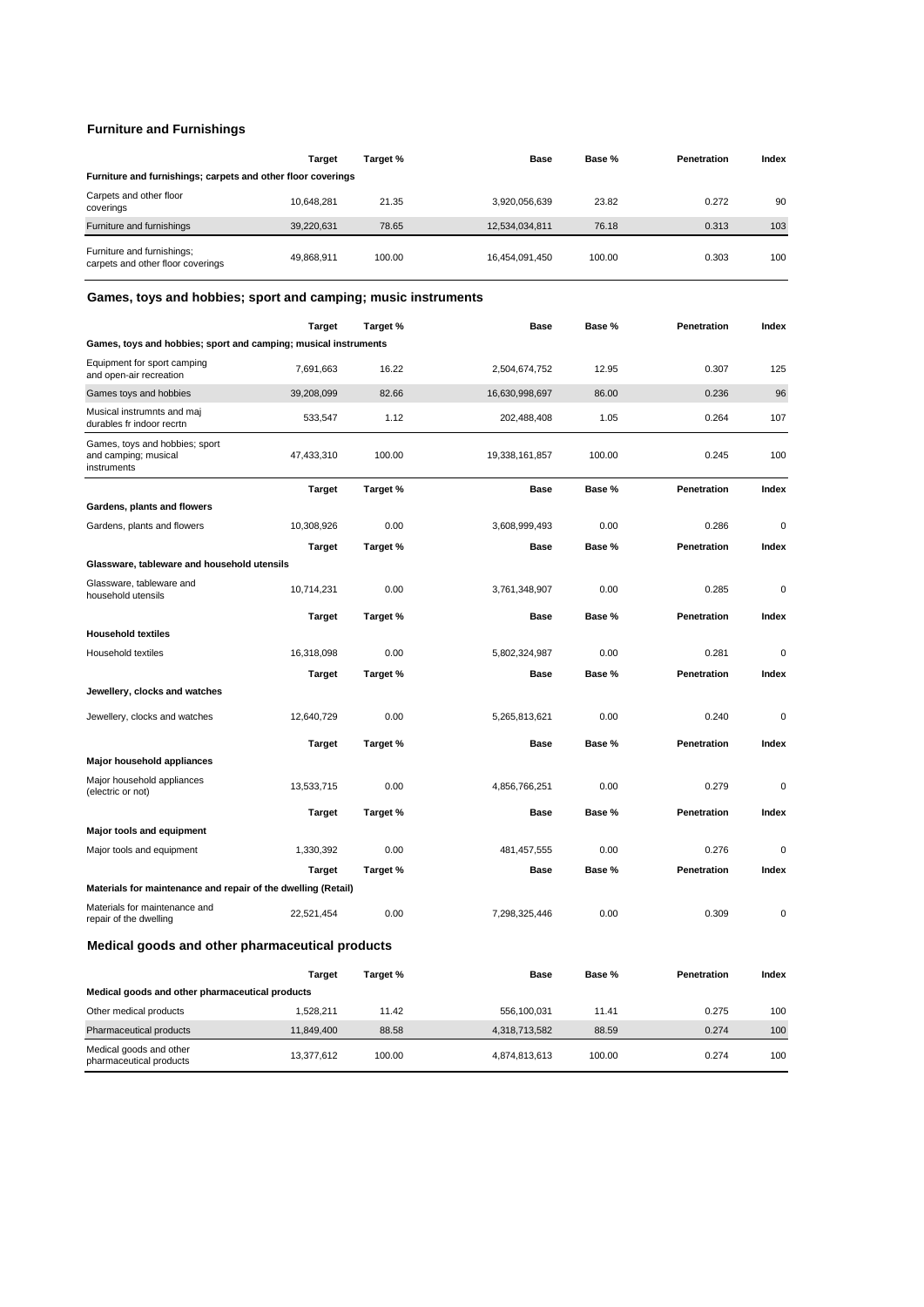|                                                                | <b>Target</b> | Target % | Base            | Base % | Penetration | Index       |
|----------------------------------------------------------------|---------------|----------|-----------------|--------|-------------|-------------|
| Newspapers and periodicals                                     |               |          |                 |        |             |             |
| Newspapers and periodicals                                     | 10,454,523    | 0.00     | 4,005,999,430   | 0.00   | 0.261       | $\mathbf 0$ |
|                                                                | Target        | Target % | Base            | Base % | Penetration | Index       |
| Non-durable household goods                                    |               |          |                 |        |             |             |
| Non-durable household goods                                    | 11,071,869    | 0.00     | 4,231,672,313   | 0.00   | 0.262       | $\mathbf 0$ |
|                                                                | <b>Target</b> | Target % | <b>Base</b>     | Base % | Penetration | Index       |
| Other personal effects                                         |               |          |                 |        |             |             |
| Other personal effects                                         | 5,603,069     | 0.00     | 2,290,116,080   | 0.00   | 0.245       | $\mathbf 0$ |
|                                                                | <b>Target</b> | Target % | Base            | Base % | Penetration | Index       |
| Pets and related products                                      |               |          |                 |        |             |             |
| Pets and related products                                      | 8,461,178     | 0.00     | 3,019,999,810   | 0.00   | 0.280       | $\mathbf 0$ |
|                                                                | Target        | Target % | Base            | Base % | Penetration | Index       |
| Recording media                                                |               |          |                 |        |             |             |
| Recording media                                                | 14,124,819    | 0.00     | 5,541,499,582   | 0.00   | 0.255       | $\mathbf 0$ |
|                                                                | Target        | Target % | <b>Base</b>     | Base % | Penetration | Index       |
| Shoes and other footwear                                       |               |          |                 |        |             |             |
| Shoes and other footwear                                       | 15,536,601    | 0.00     | 6,093,389,231   | 0.00   | 0.255       | 0           |
|                                                                | <b>Target</b> | Target % | Base            | Base % | Penetration | Index       |
| Small electrical household appliances                          |               |          |                 |        |             |             |
| Small electrical household<br>appliances                       | 2,041,854     | 0.00     | 689,161,823     | 0.00   | 0.296       | $\mathbf 0$ |
|                                                                | <b>Target</b> | Target % | Base            | Base % | Penetration | Index       |
| Small tools and miscellaneous accessories                      |               |          |                 |        |             |             |
| Small tools and miscellaneous<br>accessories                   | 10,824,746    | 0.00     | 3,855,657,940   | 0.00   | 0.281       | 0           |
|                                                                | <b>Target</b> | Target % | Base            | Base % | Penetration | Index       |
| Therapeutic appliances and equipment                           |               |          |                 |        |             |             |
| Therapeutic appliances and<br>equipment                        | 10,477,679    | 0.00     | 3,057,999,932   | 0.00   | 0.343       | 0           |
|                                                                | Target        | Target % | Base            | Base % | Penetration | Index       |
| Tobacco (Retail)                                               |               |          |                 |        |             |             |
| Tobacco                                                        | 18,351,103    | 0.00     | 9,536,044,969   | 0.00   | 0.192       | 0           |
|                                                                | <b>Target</b> | Target % | <b>Base</b>     | Base % | Penetration | Index       |
| <b>Prescription costs</b>                                      |               |          |                 |        |             |             |
| Prescription costs                                             | 27,967,082    | 0.00     | 11,548,306,328  | 0.00   | 0.242       | 0           |
| Leisure                                                        |               |          |                 |        |             |             |
|                                                                | <b>Target</b> | Target % | Base            | Base % | Penetration | Index       |
| <b>Total Leisure</b>                                           |               |          |                 |        |             |             |
| Accommodation services                                         | 18,352,087    | 6.62     | 6,098,288,521   | 5.79   | 0.301       | 114         |
| <b>Cultural services</b>                                       | 41,243,637    | 14.88    | 15,398,984,292  | 14.61  | 0.268       | 102         |
| Games of chance                                                | 18,113,395    | 6.53     | 8,712,000,276   | 8.27   | 0.208       | 79          |
| Hairdressing salons and<br>personal grooming<br>establishments | 15,122,779    | 5.46     | 5,269,063,257   | 5.00   | 0.287       | 109         |
| Recreational and sporting<br>services                          | 19,481,151    | 7.03     | 5,894,746,016   | 5.59   | 0.331       | 126         |
| Restaurants, cafes etc                                         | 164,887,960   | 59.48    | 64,003,705,551  | 60.74  | 0.258       | 98          |
| <b>Total Leisure</b>                                           | 277,201,008   | 100.00   | 105,376,787,913 | 100.00 | 0.263       | 100         |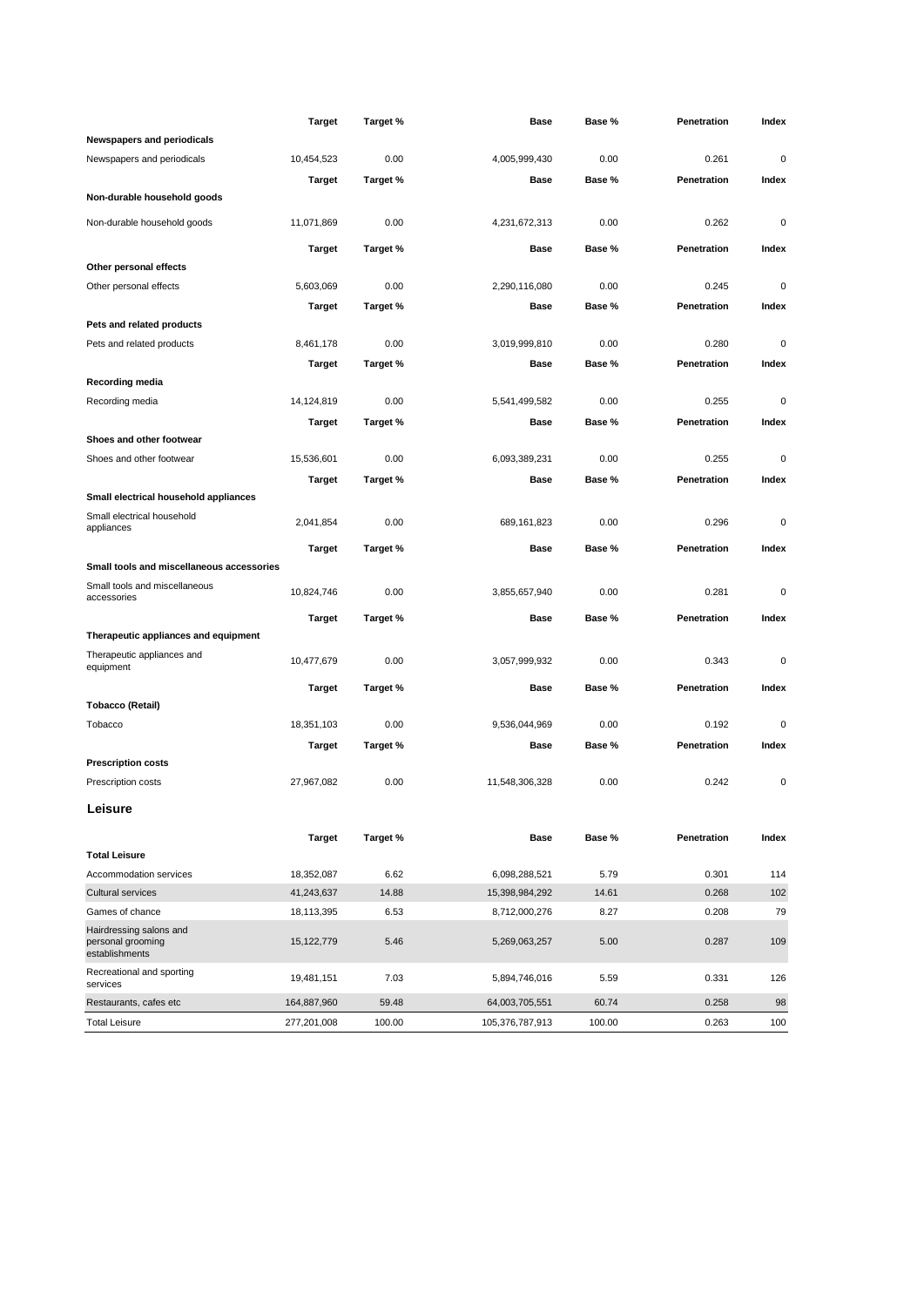#### **2009 Total Expenditure per Household (in 2009 prices)**

Photographic and cine eqpt and optical instruments per Household

Audio-visual, photographic and information processing equipment per HH

**Bicycles per Household**

|                                                                               | <b>Target</b> | Target % | Base   | Base % | Penetration | Index |
|-------------------------------------------------------------------------------|---------------|----------|--------|--------|-------------|-------|
| <b>Total Retail per Household</b>                                             |               |          |        |        |             |       |
| <b>Total Comparison per Household</b>                                         | 7,267         | 61.83    | 6,602  | 60.48  | 110.068     | 102   |
| Total Convenience per<br>Household                                            | 4,486         | 38.17    | 4,314  | 39.52  | 103.984     | 97    |
| Total Retail per Household                                                    | 11,753        | 100.00   | 10,917 | 100.00 | 107.664     | 100   |
| Alcohol (off trade) per Household                                             |               |          |        |        |             |       |
|                                                                               | <b>Target</b> | Target % | Base   | Base % | Penetration | Index |
| Alcohol (off-trade) per HH                                                    |               |          |        |        |             |       |
| Beer (off trade)                                                              | 120           | 20.88    | 138    | 24.87  | 86.849      | 84    |
| Spirits (off trade)                                                           | 143           | 24.99    | 151    | 27.20  | 95.026      | 92    |
| Wine, cider and perry (off trade)                                             | 311           | 54.13    | 266    | 47.93  | 116.833     | 113   |
| Alcohol (off-trade) per HH                                                    | 574           | 100.00   | 555    | 100.00 | 103.444     | 100   |
| appliances for personal care per Household                                    |               |          |        |        |             |       |
|                                                                               | <b>Target</b> | Target % | Base   | Base % | Penetration | Index |
| Appliances for personal care per Household                                    |               |          |        |        |             |       |
| Electric appliances for personal<br>care per Household                        | 42            | 6.71     | 41     | 7.05   | 102.123     | 95    |
| Other appliances, articles and<br>prods for personal care per<br>Household    | 580           | 93.29    | 539    | 92.95  | 107.695     | 100   |
| Appliances for personal care per<br>Household                                 | 622           | 100.00   | 580    | 100.00 | 107.302     | 100   |
| Audio-visual, photographic and information processing equipment per Household |               |          |        |        |             |       |
|                                                                               | <b>Target</b> | Target % | Base   | Base % | Penetration | Index |
| Audio-visual, photographic and information processing equipment per HH        |               |          |        |        |             |       |
| Eqpt fr recptn, recrding and<br>reprdtn of sound and pics per<br>Household    | 192           | 30.46    | 199    | 31.67  | 96.826      | 96    |

Information processing equipment per Household <sup>185</sup> 29.33 <sup>219</sup> 34.96 84.479 <sup>84</sup>

Telephone and telefax equipment per Household <sup>45</sup> 7.12 <sup>39</sup> 6.23 115.158 <sup>114</sup>

Bicycles per Household **188.779** 0.00 53 0.00 188.779 0

209 33.09 170 27.14 122.733 122

632 100.00 628 100.00 100.683 100

**Target Target % Base Base % Penetration Index**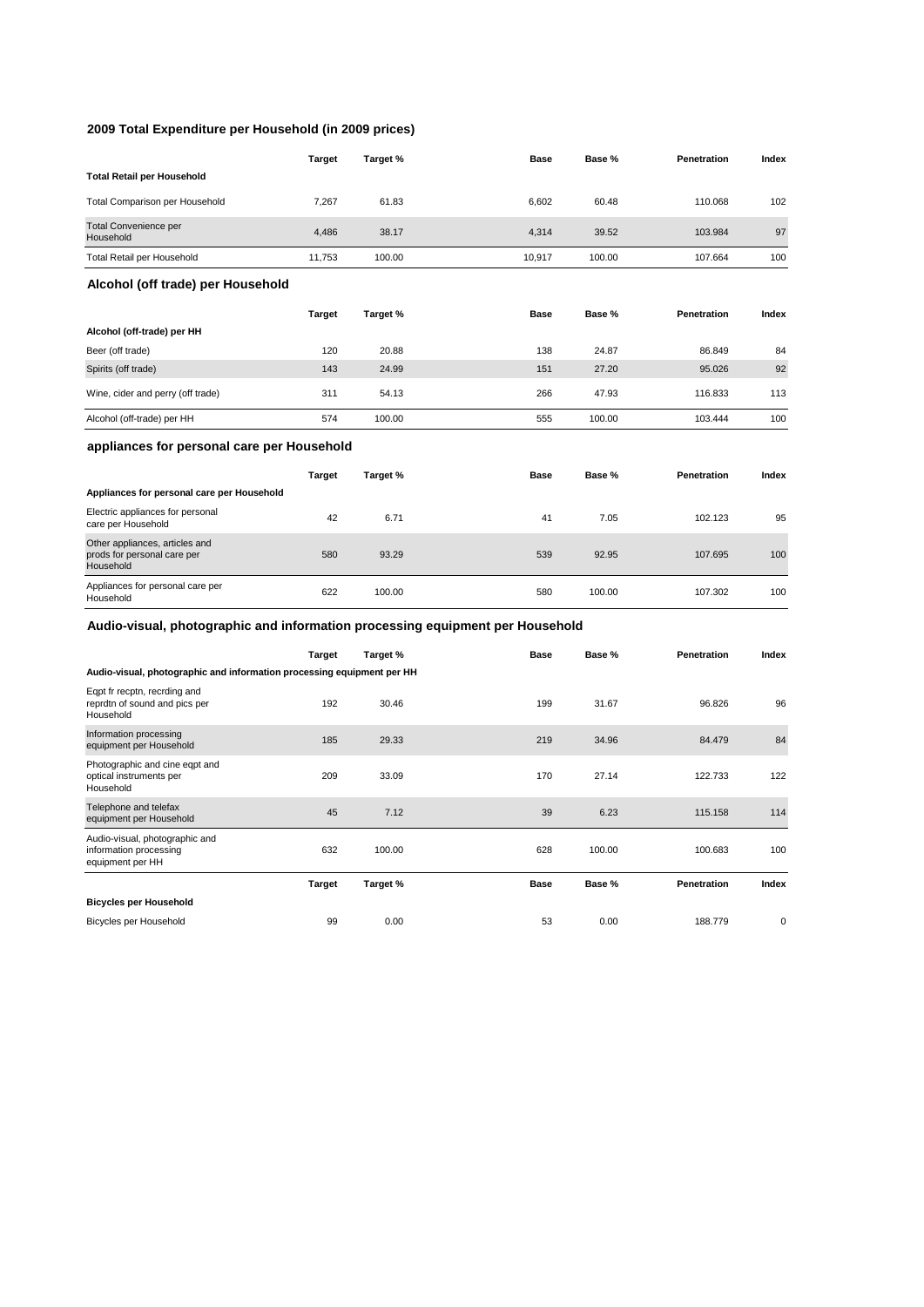### **Books and Stationery per Household**

|                                                                               | Target | Target % | <b>Base</b> | Base % | Penetration | Index |
|-------------------------------------------------------------------------------|--------|----------|-------------|--------|-------------|-------|
| Books and stationery per HH                                                   |        |          |             |        |             |       |
| Books per Household                                                           | 115    | 39.10    | 117         | 40.55  | 98.044      | 96    |
| Stationery and drawing materials<br>and misc. printed matter per<br>Household | 179    | 60.91    | 172         | 59.45  | 104.182     | 102   |
| Books and stationery per HH                                                   | 295    | 100.00   | 290         | 100.00 | 101.693     | 100   |
|                                                                               |        |          |             |        |             |       |

### **Clothing materials and garments per Household**

|                                                                         | Target | Target % | <b>Base</b> | Base % | Penetration | Index |
|-------------------------------------------------------------------------|--------|----------|-------------|--------|-------------|-------|
| Clothing materials and garments per HH                                  |        |          |             |        |             |       |
| Clothing materials per<br>Household                                     | 16     | 1.05     | 22          | 1.55   | 70.762      | 67    |
| Garments per Household                                                  | 1.381  | 93.21    | 1.314       | 93.00  | 105.116     | 100   |
| Other articles of clothing and<br>clothing accessories per<br>Household | 85     | 5.74     | 77          | 5.44   | 110.676     | 106   |
| Clothing materials and garments<br>per HH                               | 1.482  | 100.00   | 1.413       | 100.00 | 104.885     | 100   |

#### **Food and non-alcoholic beverages per Household**

|                                                                     | <b>Target</b> | Target % | Base  | Base % | Penetration | Index |
|---------------------------------------------------------------------|---------------|----------|-------|--------|-------------|-------|
| Food and non-alcoholic beverages per HH                             |               |          |       |        |             |       |
| Bread and cereals per<br>Household                                  | 461           | 13.93    | 444   | 14.28  | 103.922     | 98    |
| Coffee, tea and cocoa per<br>Household                              | 104           | 3.13     | 100   | 3.21   | 103.996     | 98    |
| Fish per Household                                                  | 135           | 4.08     | 114   | 3.67   | 118.672     | 111   |
| Fruit per Household                                                 | 327           | 9.88     | 281   | 9.04   | 116,400     | 109   |
| Fruit and vegetables; juices and<br>other soft drinks per Household | 279           | 8.42     | 273   | 8.78   | 102.122     | 96    |
| Meat per Household                                                  | 631           | 19.07    | 604   | 19.43  | 104.558     | 98    |
| Milk, cheese and eggs per<br>Household                              | 432           | 13.07    | 408   | 13.14  | 105.953     | 99    |
| Oils and fats per Household                                         | 59            | 1.79     | 56    | 1.80   | 105.970     | 99    |
| Other food per Household                                            | 84            | 2.53     | 81    | 2.62   | 102.731     | 96    |
| Sugar, confectionery and ice<br>cream per Household                 | 338           | 10.22    | 321   | 10.35  | 105.238     | 99    |
| Vegetables per Household                                            | 460           | 13.89    | 425   | 13.68  | 108.136     | 101   |
| Food and non-alcoholic<br>beverages per HH                          | 3,309         | 100.00   | 3,106 | 100.00 | 106.544     | 100   |

### **Furniture and Furnishings per Household**

|                                                                           | <b>Target</b> | Target % | <b>Base</b> | Base % | Penetration | Index |  |  |  |
|---------------------------------------------------------------------------|---------------|----------|-------------|--------|-------------|-------|--|--|--|
| Furniture and furnishings; carpets and other floor coverings per HH       |               |          |             |        |             |       |  |  |  |
| Carpets and other floor<br>coverings per Household                        | 165           | 21.35    | 148         | 23.82  | 112.165     | 90    |  |  |  |
| Furniture and furnishings per<br>Household                                | 610           | 78.65    | 472         | 76.18  | 129,210     | 103   |  |  |  |
| Furniture and furnishings;<br>carpets and other floor coverings<br>per HH | 775           | 100.00   | 619         | 100.00 | 125.149     | 100   |  |  |  |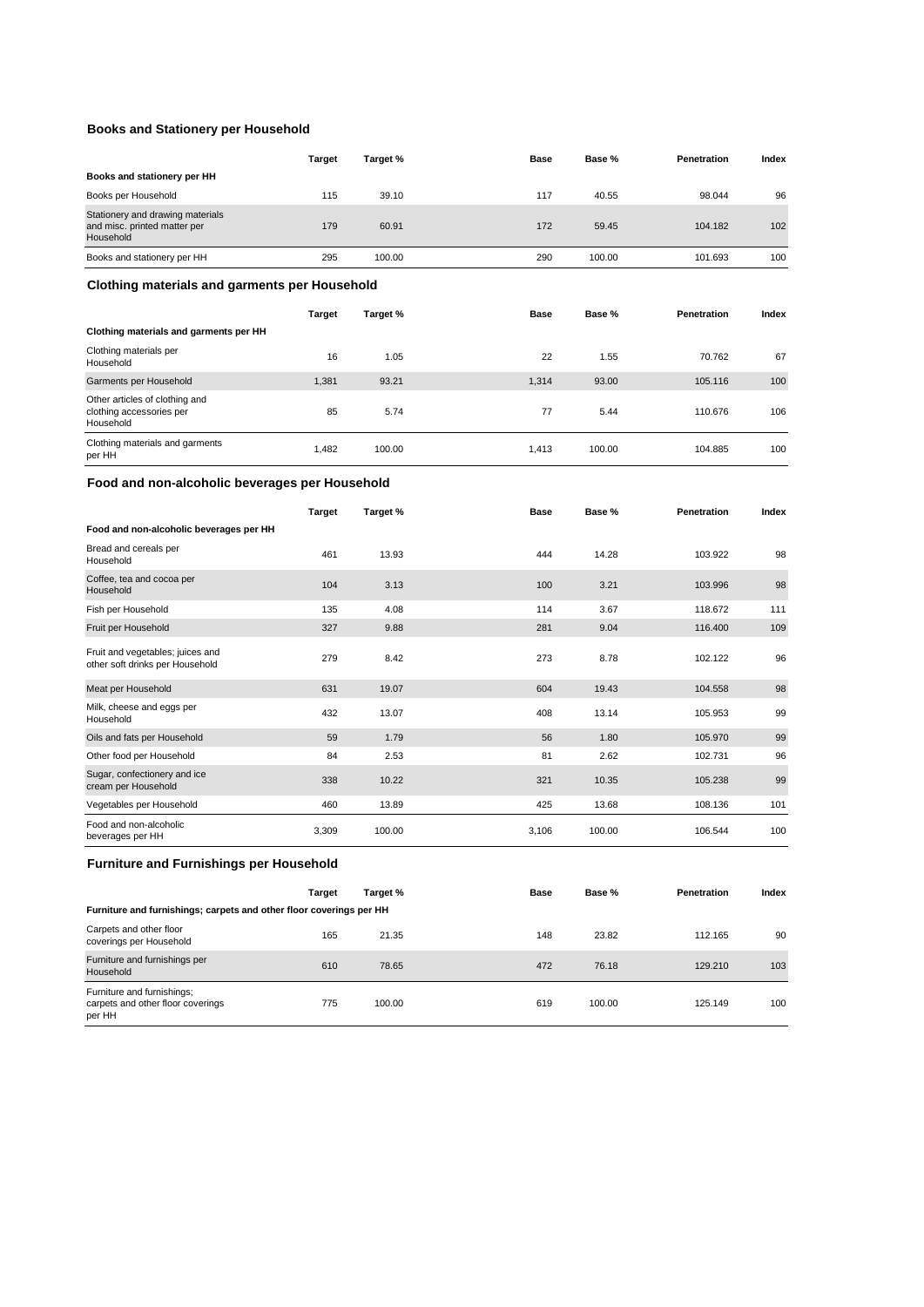### **Games, toys and hobbies; sport and camping; music instruments per Household**

|                                                                              | <b>Target</b> | Target % | Base | Base % | Penetration | Index       |
|------------------------------------------------------------------------------|---------------|----------|------|--------|-------------|-------------|
| Games, toys and hobbies; sport and camping; musical instruments per HH       |               |          |      |        |             |             |
| Equipment for sport camping<br>and open-air recreation per<br>Household      | 120           | 16.22    | 94   | 12.95  | 126.806     | 125         |
| Games toys and hobbie per<br>Households                                      | 609           | 82.66    | 626  | 86.00  | 97.348      | 96          |
| Musical instrumnts and maj<br>durables fr indoor recrtn per<br>Household     | 8             | 1.12     | 8    | 1.05   | 108.804     | 107         |
| Games, toys and hobbies; sport<br>and camping; musical<br>instruments per HH | 737           | 100.00   | 728  | 100.00 | 101.284     | 100         |
|                                                                              | Target        | Target % | Base | Base % | Penetration | Index       |
| Gardens, plants and flowers per Household                                    |               |          |      |        |             |             |
| Gardens, plants and flowers per<br>Household                                 | 160           | 0.00     | 136  | 0.00   | 117.950     | 0           |
|                                                                              | Target        | Target % | Base | Base % | Penetration | Index       |
| Glassware, tableware and household utensils per Household                    |               |          |      |        |             |             |
| Glassware, tableware and<br>household utensils per<br>Household              | 167           | 0.00     | 142  | 0.00   | 117.622     | 0           |
|                                                                              | <b>Target</b> | Target % | Base | Base % | Penetration | Index       |
| Household textiles per Household                                             |               |          |      |        |             |             |
| Household textiles per<br>Household                                          | 254           | 0.00     | 218  | 0.00   | 116.128     | 0           |
|                                                                              | Target        | Target % | Base | Base % | Penetration | Index       |
| Jewellery, clocks and watches per Household                                  |               |          |      |        |             |             |
| Jewellery, clocks and watches<br>per Household                               | 196           | 0.00     | 198  | 0.00   | 99.124      | $\mathbf 0$ |
|                                                                              | <b>Target</b> | Target % | Base | Base % | Penetration | Index       |
| Major household appliances per Household                                     |               |          |      |        |             |             |
| Major household appliances<br>(electric or not) per Household                | 210           | 0.00     | 183  | 0.00   | 115.064     | 0           |
|                                                                              | <b>Target</b> | Target % | Base | Base % | Penetration | Index       |
| Major tools and equipment per Household                                      |               |          |      |        |             |             |
| Major tools and equipment per<br>Household                                   | 21            | 0.00     | 18   | 0.00   | 114.102     | 0           |
|                                                                              | Target        | Target % | Base | Base % | Penetration | Index       |
| Materials for maintenance and repair of the dwelling (Retail per Household)  |               |          |      |        |             |             |
| Materials for maintenance and<br>repair of the dwelling per<br>Household     | 350           | 0.00     | 275  | 0.00   | 127.422     | $\pmb{0}$   |
| Medical goods and other pharmaceutical products per Household                |               |          |      |        |             |             |
|                                                                              | <b>Target</b> | Target % | Base | Base % | Penetration | Index       |
| Medical goods and other pharmaceutical products per HH                       |               |          |      |        |             |             |
| Other medical products per<br>Household                                      | 24            | 11.42    | 21   | 11.41  | 113.475     | 100         |
| Pharmaceutical products per<br>Household                                     | 184           | 88.58    | 163  | 88.59  | 113.296     | 100         |
| Medical goods and other<br>pharmaceutical products per HH                    | 208           | 100.00   | 183  | 100.00 | 113.316     | 100         |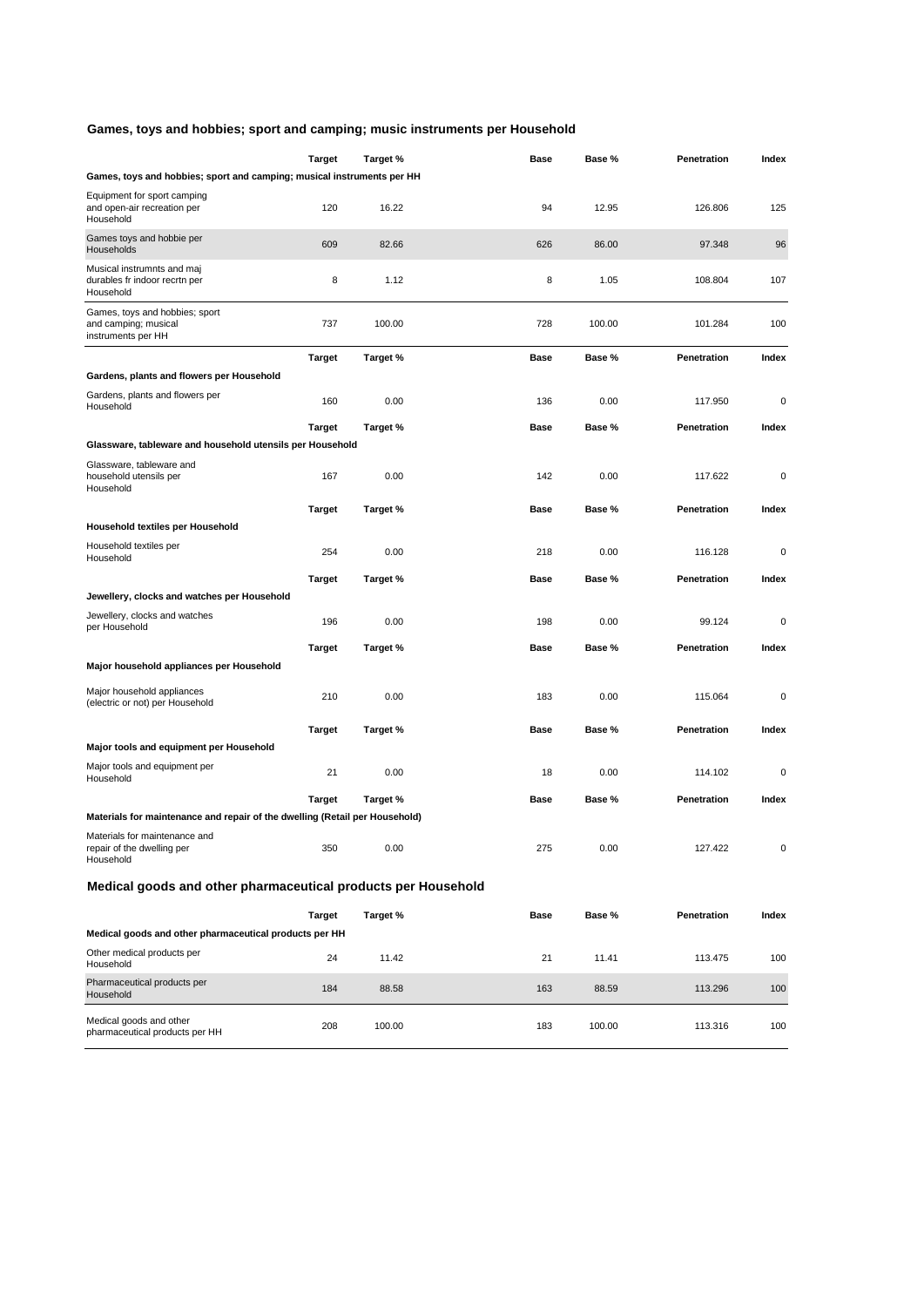|                                                            | <b>Target</b> | Target % | <b>Base</b> | Base % | Penetration | Index       |
|------------------------------------------------------------|---------------|----------|-------------|--------|-------------|-------------|
| Newspapers and periodicals per Household                   |               |          |             |        |             |             |
| Newspapers and periodicals per<br>Household                | 162           | 0.00     | 151         | 0.00   | 107.762     | 0           |
|                                                            | <b>Target</b> | Target % | Base        | Base % | Penetration | Index       |
| Non-durable household goods per Household                  |               |          |             |        |             |             |
| Non-durable household goods<br>per Household               | 172           | 0.00     | 159         | 0.00   | 108.039     | $\mathbf 0$ |
|                                                            | <b>Target</b> | Target % | <b>Base</b> | Base % | Penetration | Index       |
| Other personal effects per Household                       |               |          |             |        |             |             |
| Other personal effects per<br>Household                    | 87            | 0.00     | 86          | 0.00   | 101.028     | $\mathbf 0$ |
|                                                            | <b>Target</b> | Target % | Base        | Base % | Penetration | Index       |
| Pets and related products per Household                    |               |          |             |        |             |             |
| Pets and related products per<br>Household                 | 132           | 0.00     | 114         | 0.00   | 115.690     | $\mathbf 0$ |
|                                                            | <b>Target</b> | Target % | <b>Base</b> | Base % | Penetration | Index       |
| Recording media per Household                              |               |          |             |        |             |             |
|                                                            | 220           | 0.00     | 209         | 0.00   |             | $\mathbf 0$ |
| Recording media per Household                              |               |          |             |        | 105.251     |             |
|                                                            | <b>Target</b> | Target % | Base        | Base % | Penetration | Index       |
| Shoes and other footwear per Household                     |               |          |             |        |             |             |
| Shoes and other footwear per<br>Household                  | 241           | 0.00     | 229         | 0.00   | 105.285     | $\mathbf 0$ |
|                                                            | <b>Target</b> | Target % | Base        | Base % | Penetration | Index       |
| Small electrical household appliances per Household        |               |          |             |        |             |             |
| Small electrical household<br>appliances per Household     | 32            | 0.00     | 26          | 0.00   | 122.342     | $\mathbf 0$ |
|                                                            | <b>Target</b> | Target % | <b>Base</b> | Base % | Penetration | Index       |
| Small tools and miscellaneous accessories per Household    |               |          |             |        |             |             |
| Small tools and miscellaneous<br>accessories per Household | 168           | 0.00     | 145         | 0.00   | 115.929     | $\mathbf 0$ |
|                                                            |               |          |             |        |             |             |
|                                                            | <b>Target</b> | Target % | <b>Base</b> | Base % | Penetration | Index       |
| Therapeutic appliances and equipment per Household         |               |          |             |        |             |             |
| Therapeutic appliances and<br>equipment per Household      | 163           | 0.00     | 115         | 0.00   | 141.481     | $\mathbf 0$ |
|                                                            | <b>Target</b> | Target % | <b>Base</b> | Base % | Penetration | Index       |
| Tobacco (Retail) per Household                             |               |          |             |        |             |             |
| Tobacco per Household                                      | 285           | 0.00     | 359         | 0.00   | 79.463      | $\mathbf 0$ |
|                                                            | <b>Target</b> | Target % | Base        | Base % | Penetration | Index       |
| Prescription costs per Household                           |               |          |             |        |             |             |
| Prescription costs per<br>Household                        | 435           | 0.00     | 435         | 0.00   | 100.000     | 0           |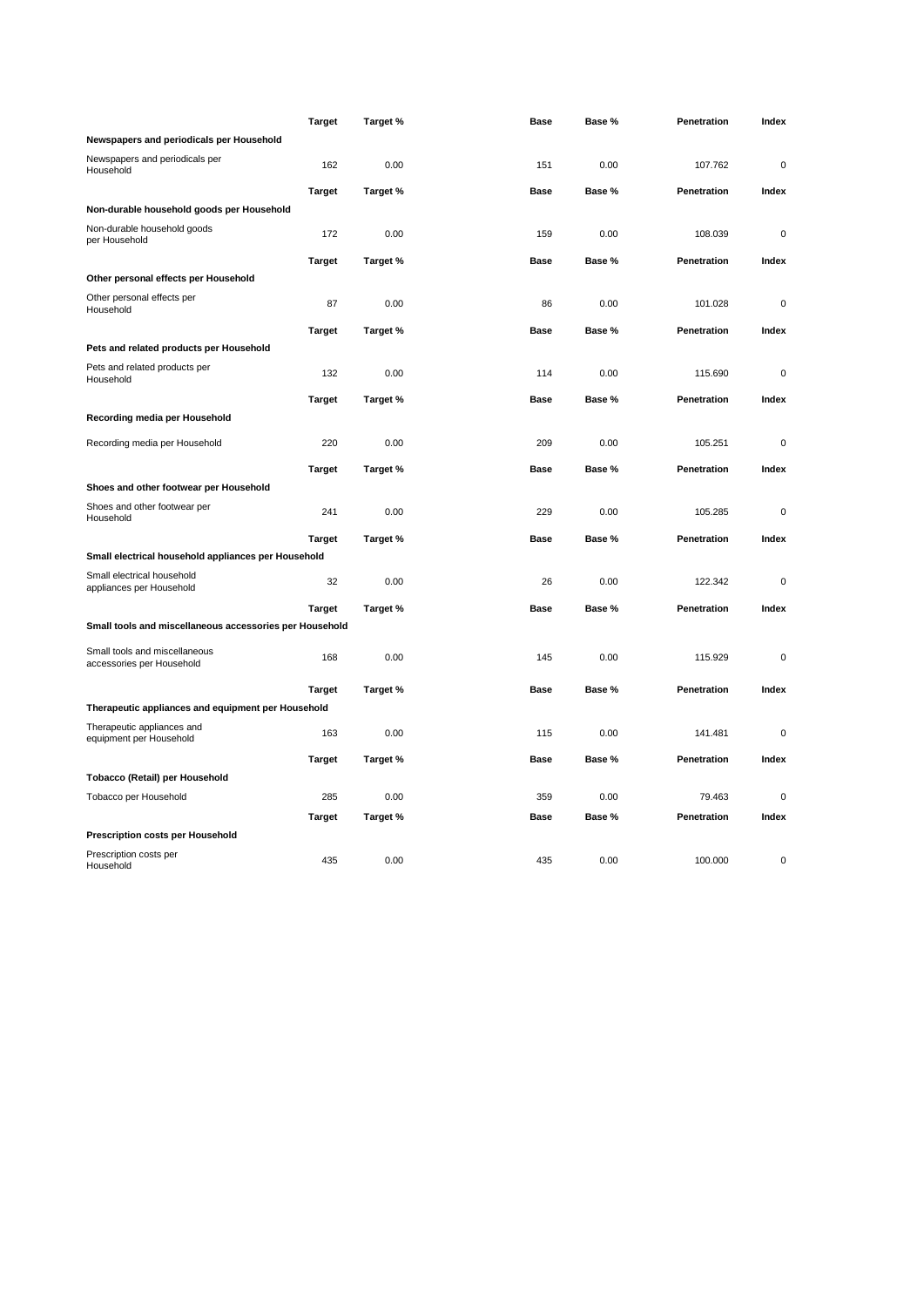#### **Leisure per Household**

|                                                                              | Target        | Target % | Base        | Base % | Penetration | Index |
|------------------------------------------------------------------------------|---------------|----------|-------------|--------|-------------|-------|
| <b>Total Leisure per Household</b>                                           |               |          |             |        |             |       |
| Accommodation services per<br>Household                                      | 285           | 6.62     | 230         | 5.79   | 124.265     | 114   |
| Cultural services per Household                                              | 641           | 14.88    | 580         | 14.61  | 110.595     | 102   |
| Games of chance per Household                                                | 282           | 6.53     | 328         | 8.27   | 85.853      | 79    |
| Hairdressing salons and<br>personal grooming<br>establishments per Household | 235           | 5.46     | 198         | 5.00   | 118.514     | 109   |
| Recreational and sporting<br>services per Household                          | 303           | 7.03     | 222         | 5.59   | 136.465     | 126   |
| Restaurants, cafes etc per<br>Household                                      | 2,563         | 59.48    | 2,409       | 60.74  | 106.379     | 98    |
| Total Leisure per Household                                                  | 4,308         | 100.00   | 3,966       | 100.00 | 108.623     | 100   |
| 2009 Total Expenditure per Person (in 2009 prices)                           |               |          |             |        |             |       |
|                                                                              | <b>Target</b> | Target % | <b>Base</b> | Base % | Penetration | Index |
| <b>Total Retail per Person</b>                                               |               |          |             |        |             |       |
| Total Comparison per Person                                                  | 3,106         | 61.83    | 2,836       | 60.48  | 109.514     | 102   |
| <b>Total Convenience per Person</b>                                          | 1,917         | 38.17    | 1,853       | 39.52  | 103.461     | 97    |
| <b>Total Retail per Person</b>                                               | 5,023         | 100.00   | 4,689       | 100.00 | 107.122     | 100   |
| Alcohol (off trade) per Person                                               |               |          |             |        |             |       |
|                                                                              | Target        | Target % | Base        | Base % | Penetration | Index |
| Alcohol (off-trade) per Person                                               |               |          |             |        |             |       |
| Beer (off trade)                                                             | 51            | 20.88    | 59          | 24.87  | 86.412      | 84    |
| Spirits (off trade)                                                          | 61            | 24.99    | 65          | 27.20  | 94.548      | 92    |
| Wine, cider and perry (off trade)                                            | 133           | 54.13    | 114         | 47.93  | 116.246     | 113   |
| Alcohol (off-trade) per Person                                               | 245           | 100.00   | 238         | 100.00 | 102.924     | 100   |
| appliances for personal care per Person                                      |               |          |             |        |             |       |
|                                                                              | <b>Target</b> | Target % | <b>Base</b> | Base % | Penetration | Index |
| Appliances for personal care per Person                                      |               |          |             |        |             |       |
| Electric appliances for personal<br>care per Person                          | 18            | 6.71     | 18          | 7.05   | 101.609     | 95    |
| Other appliances, articles and<br>prods for personal care per<br>Person      | 248           | 93.29    | 231         | 92.95  | 107.153     | 100   |
| Appliances for personal care per<br>Person                                   | 266           | 100.00   | 249         | 100.00 | 106.763     | 100   |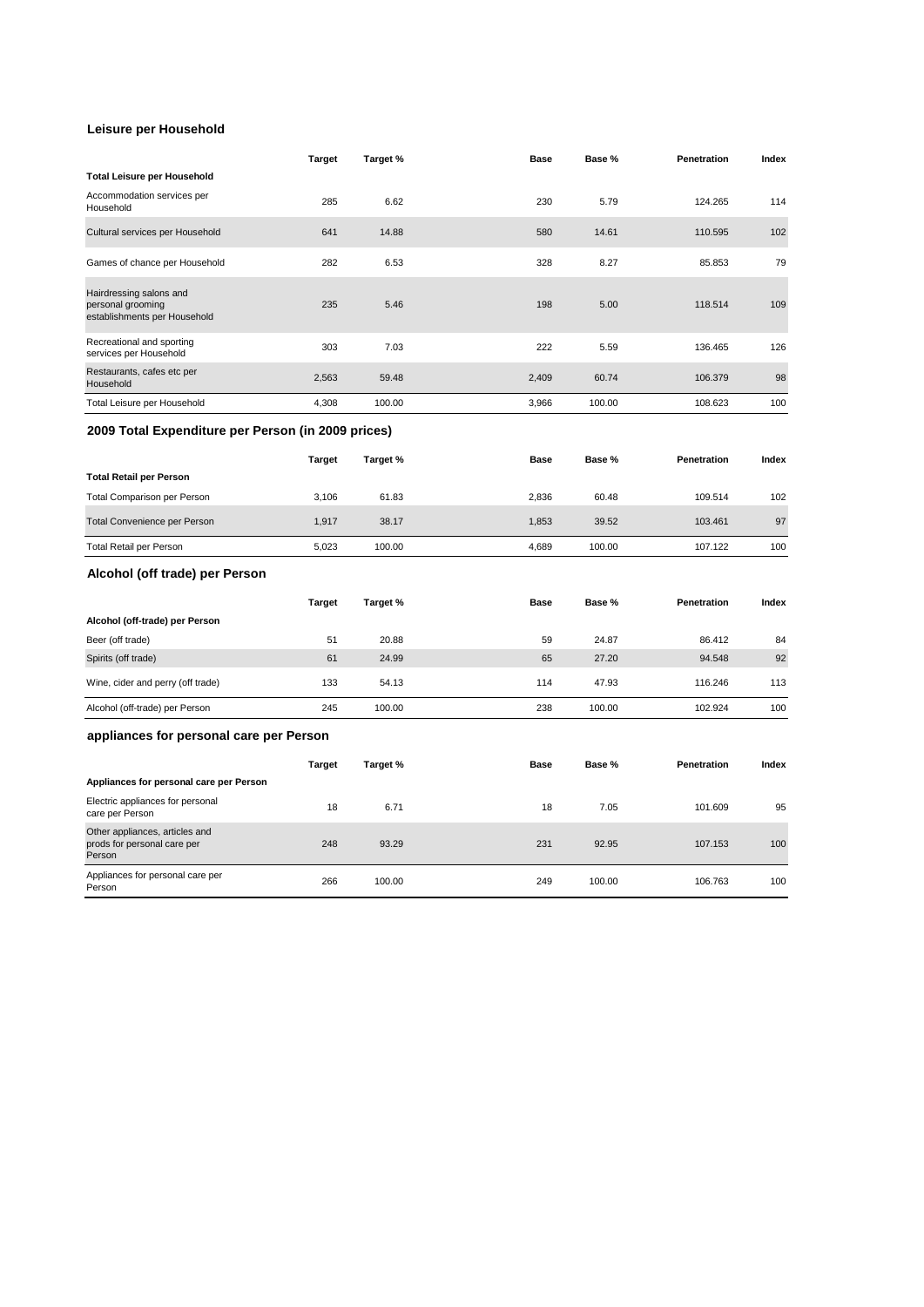### **Audio-visual, photographic and information processing equipment per Person**

|                                                                                  | Target         | Target % | Base  | Base % | Penetration | Index |
|----------------------------------------------------------------------------------|----------------|----------|-------|--------|-------------|-------|
| Audio-visual, photographic and information processing equipment per Person       |                |          |       |        |             |       |
| Eqpt fr recptn, recrding and<br>reprdtn of sound and pics per<br>Person          | 82             | 30.46    | 85    | 31.67  | 96.340      | 96    |
| Information processing<br>equipment per Person                                   | 79             | 29.33    | 94    | 34.96  | 84.054      | 84    |
| Photographic and cine eqpt and<br>optical instruments per Person                 | 89             | 33.09    | 73    | 27.14  | 122.116     | 122   |
| Telephone and telefax<br>equipment per Person                                    | 19             | 7.12     | 17    | 6.23   | 114.579     | 114   |
| Audio-visual, photographic and<br>information processing<br>equipment per Person | 270            | 100.00   | 270   | 100.00 | 100.177     | 100   |
|                                                                                  | <b>Target</b>  | Target % | Base  | Base % | Penetration | Index |
| <b>Bicycles per Person</b>                                                       |                |          |       |        |             |       |
| <b>Bicycles per Person</b>                                                       | 42             | 0.00     | 23    | 0.00   | 187.830     | 0     |
| <b>Books and Stationery per Person</b>                                           |                |          |       |        |             |       |
|                                                                                  | <b>Target</b>  | Target % | Base  | Base % | Penetration | Index |
| Books and stationery per Person                                                  |                |          |       |        |             |       |
| Books per Person                                                                 | 49             | 39.10    | 50    | 40.55  | 97.551      | 96    |
| Stationery and drawing materials<br>and misc. printed matter per<br>Person       | 77             | 60.91    | 74    | 59.45  | 103.658     | 102   |
| Books and stationery per Person                                                  | 126            | 100.00   | 124   | 100.00 | 101.182     | 100   |
| <b>Clothing materials and garments per Person</b>                                |                |          |       |        |             |       |
|                                                                                  | Target         | Target % | Base  | Base % | Penetration | Index |
| Clothing materials and garments per Person                                       |                |          |       |        |             |       |
| Clothing materials per Person                                                    | $\overline{7}$ | 1.05     | 9     | 1.55   | 70.406      | 67    |
| Garments per Person                                                              | 590            | 93.21    | 564   | 93.00  | 104.587     | 100   |
| Other articles of clothing and<br>clothing accessories per Person                | 36             | 5.74     | 33    | 5.44   | 110.120     | 106   |
| Clothing materials and garments<br>per Person                                    | 633            | 100.00   | 607   | 100.00 | 104.358     | 100   |
| Food and non-alcoholic beverages per Person                                      |                |          |       |        |             |       |
|                                                                                  | <b>Target</b>  | Target % | Base  | Base % | Penetration | Index |
| Food and non-alcoholic beverages per Person                                      |                |          |       |        |             |       |
| Bread and cereals per Person                                                     | 197            | 13.93    | 190   | 14.28  | 103.400     | 98    |
| Coffee, tea and cocoa per<br>Person                                              | 44             | 3.13     | 43    | 3.21   | 103.473     | 98    |
| Fish per Person                                                                  | 58             | 4.08     | 49    | 3.67   | 118.075     | 111   |
| Fruit per Person                                                                 | 140            | 9.88     | 121   | 9.04   | 115.815     | 109   |
| Fruit and vegetables; juices and<br>other soft drinks per Person                 | 119            | 8.42     | 117   | 8.78   | 101.608     | 96    |
| Meat per Person                                                                  | 270            | 19.07    | 259   | 19.43  | 104.032     | 98    |
| Milk, cheese and eggs per<br>Person                                              | 185            | 13.07    | 175   | 13.14  | 105.421     | 99    |
| Oils and fats per Person                                                         | 25             | 1.79     | 24    | 1.80   | 105.437     | 99    |
| Other food per Person                                                            | 36             | 2.53     | 35    | 2.62   | 102.215     | 96    |
| Sugar, confectionery and ice<br>cream per Person                                 | 145            | 10.22    | 138   | 10.35  | 104.709     | 99    |
| Vegetables per Person                                                            | 196            | 13.89    | 183   | 13.68  | 107.592     | 101   |
| Food and non-alcoholic<br>beverages per Person                                   | 1,414          | 100.00   | 1,334 | 100.00 | 106.008     | 100   |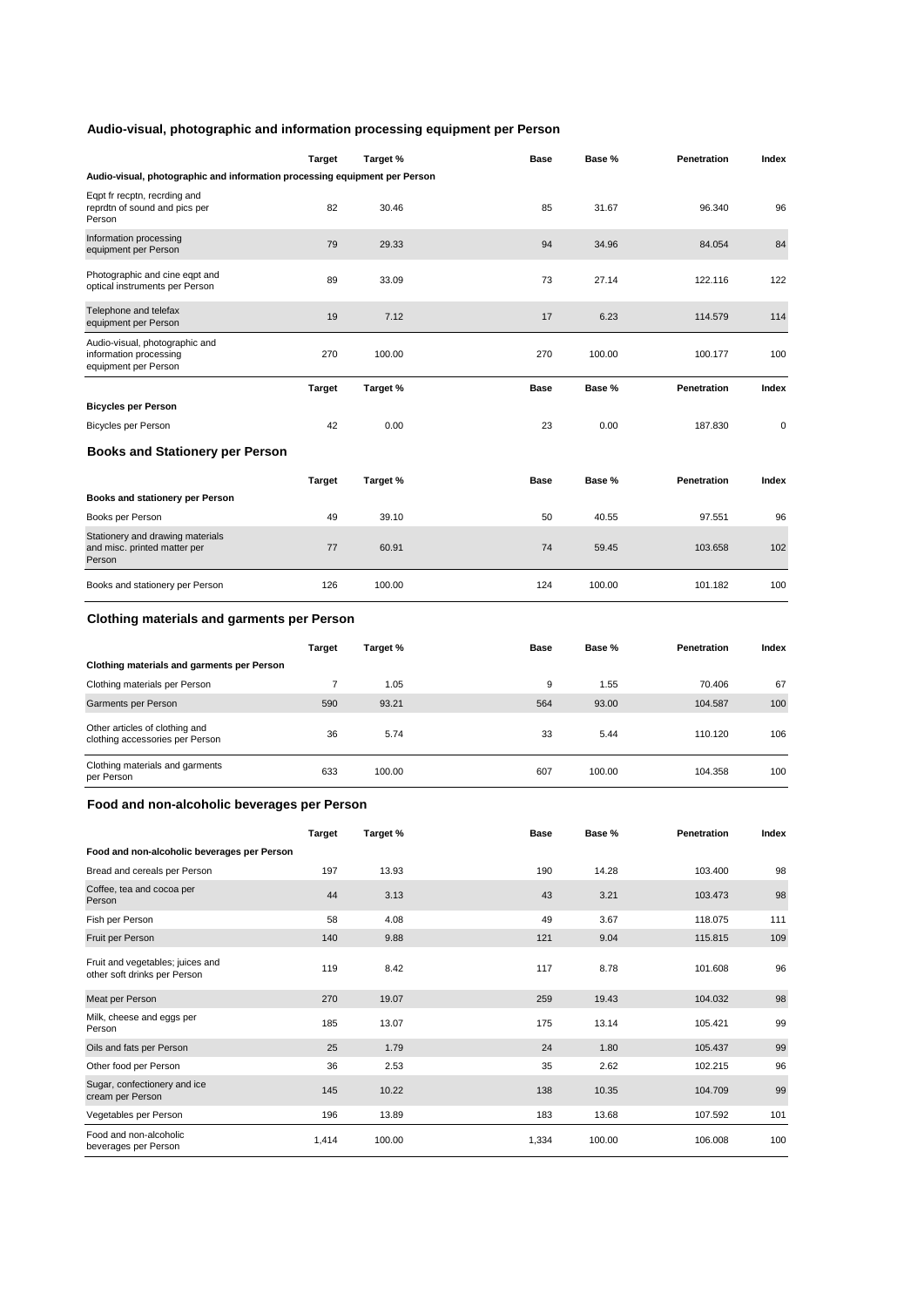### **Furniture and Furnishings per Person**

|                                                                               | <b>Target</b> | Target % | <b>Base</b> | Base % | Penetration | Index |  |  |
|-------------------------------------------------------------------------------|---------------|----------|-------------|--------|-------------|-------|--|--|
| Furniture and furnishings; carpets and other floor coverings per Person       |               |          |             |        |             |       |  |  |
| Carpets and other floor<br>coverings per Person                               | 71            | 21.35    | 63          | 23.82  | 111.601     | 90    |  |  |
| Furniture and furnishings per<br>Person                                       | 260           | 78.65    | 203         | 76.18  | 128,560     | 103   |  |  |
| Furniture and furnishings;<br>carpets and other floor coverings<br>per Person | 331           | 100.00   | 266         | 100.00 | 124.520     | 100   |  |  |

### **Games, toys and hobbies; sport and camping; music instruments per Person**

|                                                                                  | <b>Target</b> | Target % | <b>Base</b> | Base % | Penetration | Index       |
|----------------------------------------------------------------------------------|---------------|----------|-------------|--------|-------------|-------------|
| Games, toys and hobbies; sport and camping; musical instruments per Person       |               |          |             |        |             |             |
| Equipment for sport camping<br>and open-air recreation per<br>Person             | 51            | 16.22    | 40          | 12.95  | 126.169     | 125         |
| Games toys and hobbie per<br>Persons                                             | 260           | 82.66    | 269         | 86.00  | 96.859      | 96          |
| Musical instrumnts and maj<br>durables fr indoor recrtn per<br>Person            | 4             | 1.12     | 3           | 1.05   | 108.257     | 107         |
| Games, toys and hobbies; sport<br>and camping; musical<br>instruments per Person | 315           | 100.00   | 313         | 100.00 | 100.774     | 100         |
|                                                                                  | <b>Target</b> | Target % | <b>Base</b> | Base % | Penetration | Index       |
| Gardens, plants and flowers per Person                                           |               |          |             |        |             |             |
| Gardens, plants and flowers per<br>Person                                        | 68            | 0.00     | 58          | 0.00   | 117.357     | $\mathbf 0$ |
|                                                                                  | <b>Target</b> | Target % | Base        | Base % | Penetration | Index       |
| Glassware, tableware and household utensils per Person                           |               |          |             |        |             |             |
| Glassware, tableware and<br>household utensils per Person                        | 71            | 0.00     | 61          | 0.00   | 117.031     | 0           |
|                                                                                  | Target        | Target % | Base        | Base % | Penetration | Index       |
| <b>Household textiles per Person</b>                                             |               |          |             |        |             |             |
| Household textiles per Person                                                    | 108           | 0.00     | 94          | 0.00   | 115.545     | $\Omega$    |
|                                                                                  | Target        | Target % | Base        | Base % | Penetration | Index       |
| Jewellery, clocks and watches per Person                                         |               |          |             |        |             |             |
| Jewellery, clocks and watches<br>per Person                                      | 84            | 0.00     | 85          | 0.00   | 98.625      | $\mathbf 0$ |
|                                                                                  | <b>Target</b> | Target % | <b>Base</b> | Base % | Penetration | Index       |
| Major household appliances per Person                                            |               |          |             |        |             |             |
| Major household appliances<br>(electric or not) per Person                       | 90            | 0.00     | 79          | 0.00   | 114.486     | $\mathbf 0$ |
|                                                                                  | <b>Target</b> | Target % | <b>Base</b> | Base % | Penetration | Index       |
| Major tools and equipment per Person                                             |               |          |             |        |             |             |
| Major tools and equipment per<br>Person                                          | 9             | 0.00     | 8           | 0.00   | 113.528     | 0           |
|                                                                                  | <b>Target</b> | Target % | Base        | Base % | Penetration | Index       |
| Materials for maintenance and repair of the dwelling (Retail per Person)         |               |          |             |        |             |             |
| Materials for maintenance and<br>repair of the dwelling per Person               | 150           | 0.00     | 118         | 0.00   | 126.781     | 0           |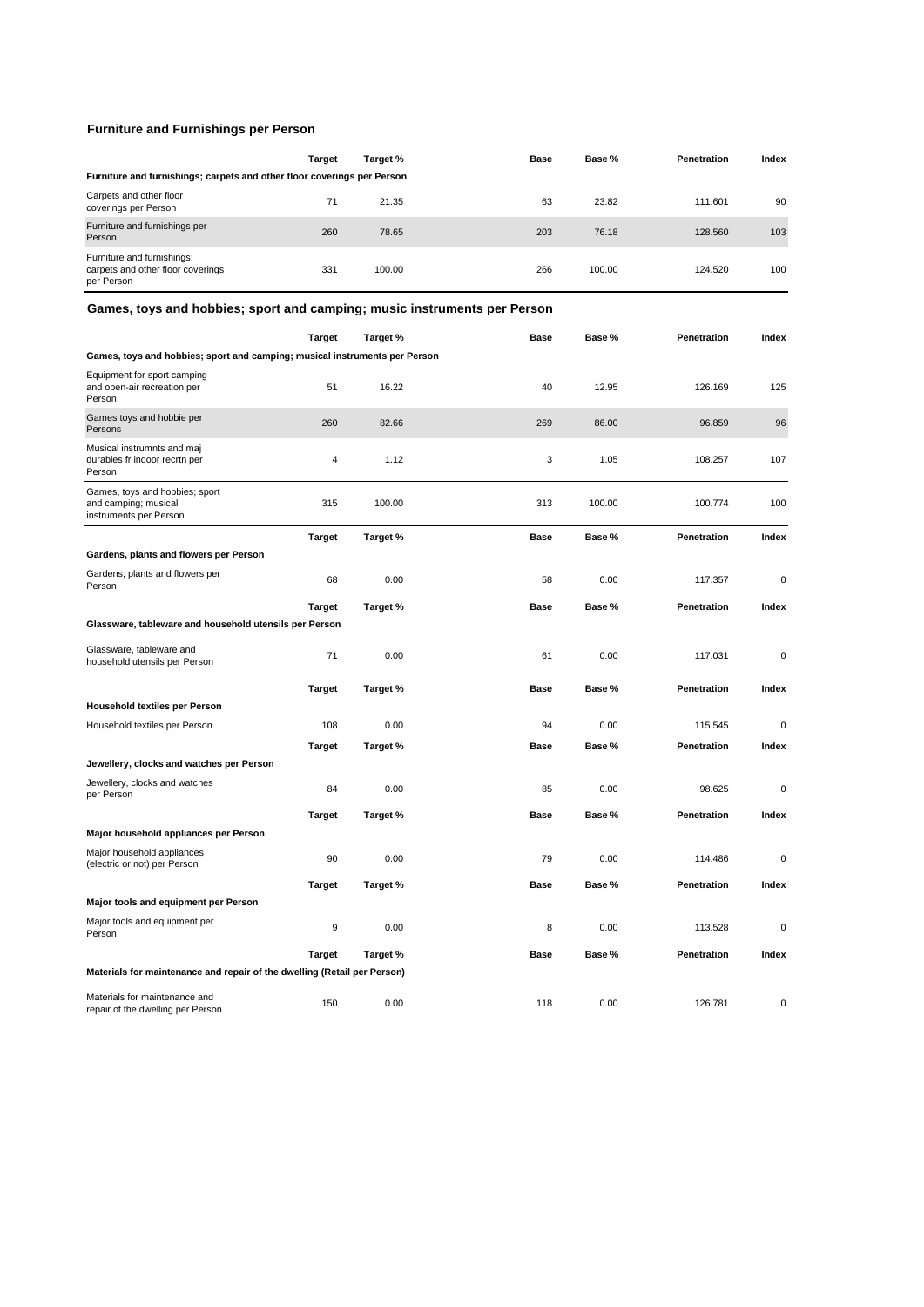### **Medical goods and other pharmaceutical products per Person**

|                                                                  | Target        | Target % | Base        | Base % | Penetration | Index       |
|------------------------------------------------------------------|---------------|----------|-------------|--------|-------------|-------------|
| Medical goods and other pharmaceutical products per Person       |               |          |             |        |             |             |
| Other medical products per<br>Person                             | 10            | 11.42    | 9           | 11.41  | 112.905     | 100         |
| Pharmaceutical products per<br>Person                            | 79            | 88.58    | 70          | 88.59  | 112.726     | 100         |
| Medical goods and other<br>pharmaceutical products per<br>Person | 89            | 100.00   | 79          | 100.00 | 112.746     | 100         |
|                                                                  | Target        | Target % | <b>Base</b> | Base % | Penetration | Index       |
| Newspapers and periodicals per Person                            |               |          |             |        |             |             |
| Newspapers and periodicals per<br>Person                         | 69            | 0.00     | 65          | 0.00   | 107.220     | 0           |
|                                                                  | Target        | Target % | Base        | Base % | Penetration | Index       |
| Non-durable household goods per Person                           |               |          |             |        |             |             |
| Non-durable household goods<br>per Person                        | 74            | 0.00     | 68          | 0.00   | 107.496     | 0           |
|                                                                  | Target        | Target % | Base        | Base % | Penetration | Index       |
| Other personal effects per Person                                |               |          |             |        |             |             |
| Other personal effects per<br>Person                             | 37            | 0.00     | 37          | 0.00   | 100.520     | 0           |
|                                                                  | <b>Target</b> | Target % | Base        | Base % | Penetration | Index       |
| Pets and related products per Person                             |               |          |             |        |             |             |
| Pets and related products per<br>Person                          | 56            | 0.00     | 49          | 0.00   | 115.108     | 0           |
|                                                                  | <b>Target</b> | Target % | Base        | Base % | Penetration | Index       |
| Recording media per Person                                       |               |          |             |        |             |             |
| Recording media per Person                                       | 94            | 0.00     | 90          | 0.00   | 104.722     | 0           |
|                                                                  | <b>Target</b> | Target % | Base        | Base % | Penetration | Index       |
| Shoes and other footwear per Person                              |               |          |             |        |             |             |
| Shoes and other footwear per<br>Person                           | 103           | 0.00     | 99          | 0.00   | 104.756     | $\mathbf 0$ |
|                                                                  | <b>Target</b> | Target % | Base        | Base % | Penetration | Index       |
| Small electrical household appliances per Person                 |               |          |             |        |             |             |
| Small electrical household<br>appliances per Person              | 14            | 0.00     | 11          | 0.00   | 121.727     | 0           |
|                                                                  | Target        | Target % | Base        | Base % | Penetration | Index       |
| Small tools and miscellaneous accessories per Person             |               |          |             |        |             |             |
| Small tools and miscellaneous<br>accessories per Person          | 72            | 0.00     | 62          | 0.00   | 115.346     | 0           |
|                                                                  | <b>Target</b> | Target % | Base        | Base % | Penetration | Index       |
| Therapeutic appliances and equipment per Person                  |               |          |             |        |             |             |
| Therapeutic appliances and                                       | 70            | 0.00     | 49          | 0.00   | 140.770     | $\mathbf 0$ |
| equipment per Person                                             |               |          |             |        |             |             |
| Tobacco (Retail) per Person                                      | Target        | Target % | Base        | Base % | Penetration | Index       |
| Tobacco per Person                                               | 122           | 0.00     | 154         | 0.00   | 79.064      | $\mathbf 0$ |
|                                                                  | Target        | Target % | Base        | Base % | Penetration | Index       |
| <b>Prescription costs per Person</b>                             |               |          |             |        |             |             |
| Prescription costs per Person                                    | 186           | 0.00     | 187         | 0.00   | 99.497      | $\pmb{0}$   |